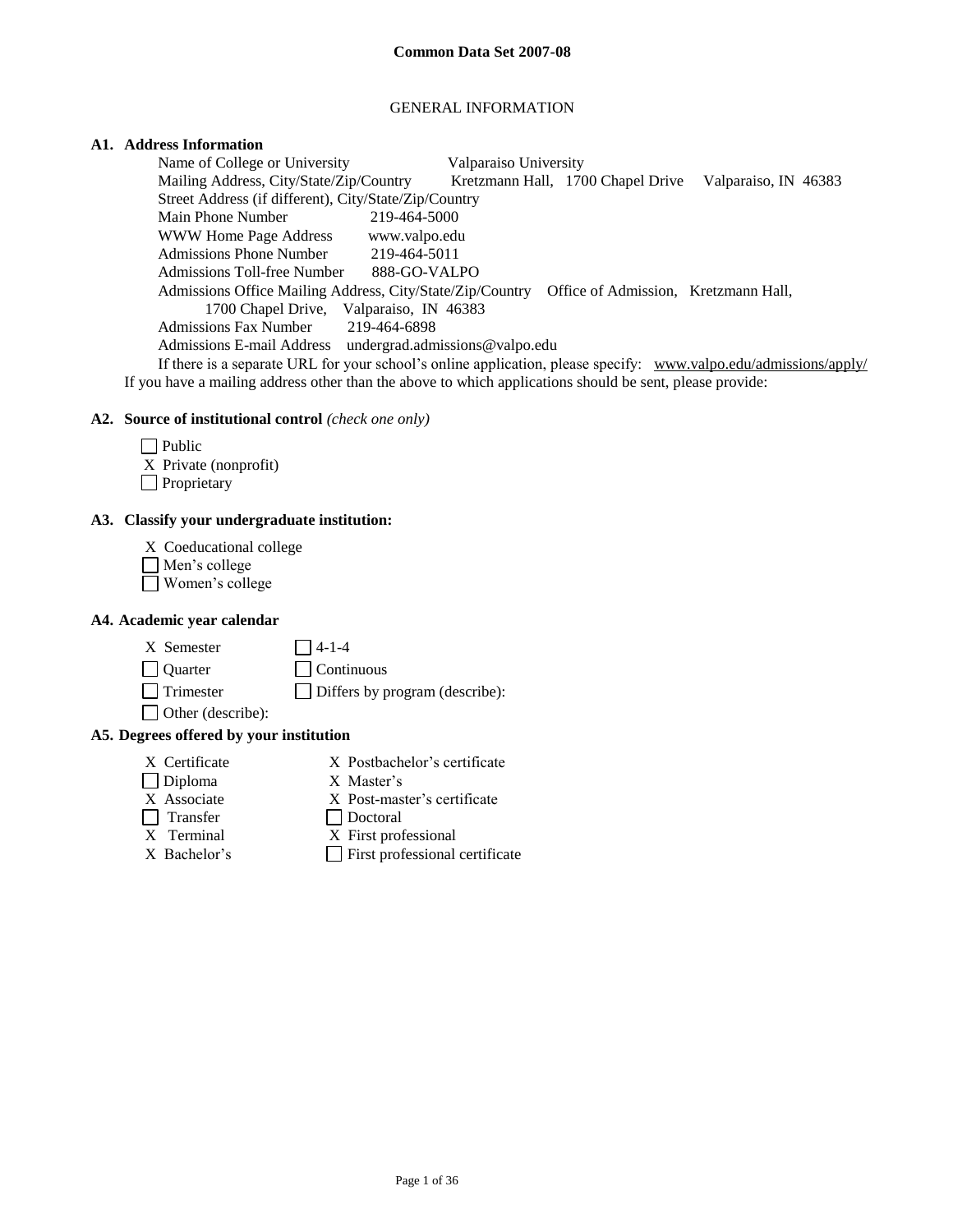# **B. ENROLLMENT AND PERSISTENCE**

**B1. Institutional Enrollment—Men and Women** Provide numbers of students for each of the following categories as of the institution's official fall reporting date or as of October 15, 2007.

|                                                   |                | <b>FULL-TIME</b> |                | <b>PART-TIME</b> |
|---------------------------------------------------|----------------|------------------|----------------|------------------|
|                                                   | Men            | Women            | Men            | Women            |
| <b>Undergraduates</b>                             |                |                  |                |                  |
| Degree-seeking, first-time<br>freshmen            | 343            | 370              | $\mathbf{1}$   | $\mathbf{1}$     |
| Other first-year, degree-<br>seeking              | 37             | 17               | $\overline{2}$ | 5                |
| All other degree-seeking                          | 933            | 1032             | 37             | 56               |
| Total degree-seeking                              | 1313           | 1419             | 40             | 62               |
| All other undergraduates                          |                |                  |                |                  |
| enrolled in credit courses                        | 11             | 6                | 29             | 35               |
| Total undergraduates                              | 1324           | 1425             | 69             | 97               |
| <b>First-professional</b>                         |                |                  |                |                  |
| First-time, first-professional<br>students        | 89             | 94               | 13             | 13               |
| All other first-professionals                     | 174            | 129              | 18             | 12               |
| Total first-professional                          | 263            | 223              | 31             | 25               |
| <b>Graduate</b>                                   |                |                  |                |                  |
| Degree-seeking, first-time                        | 67             | 59               | 17             | 13               |
| All other degree-seeking                          | 38             | 51               | 44             | 79               |
| All other graduates enrolled<br>in credit courses | $\overline{5}$ | $\overline{2}$   | 14             | 26               |
| Total graduate                                    | 110            | 112              | 75             | 118              |

Total all undergraduates: \_\_\_\_\_2915\_\_\_\_

Total all graduate and professional students: \_\_\_\_\_957\_\_\_\_\_

GRAND TOTAL ALL STUDENTS: \_\_\_\_3872\_\_\_\_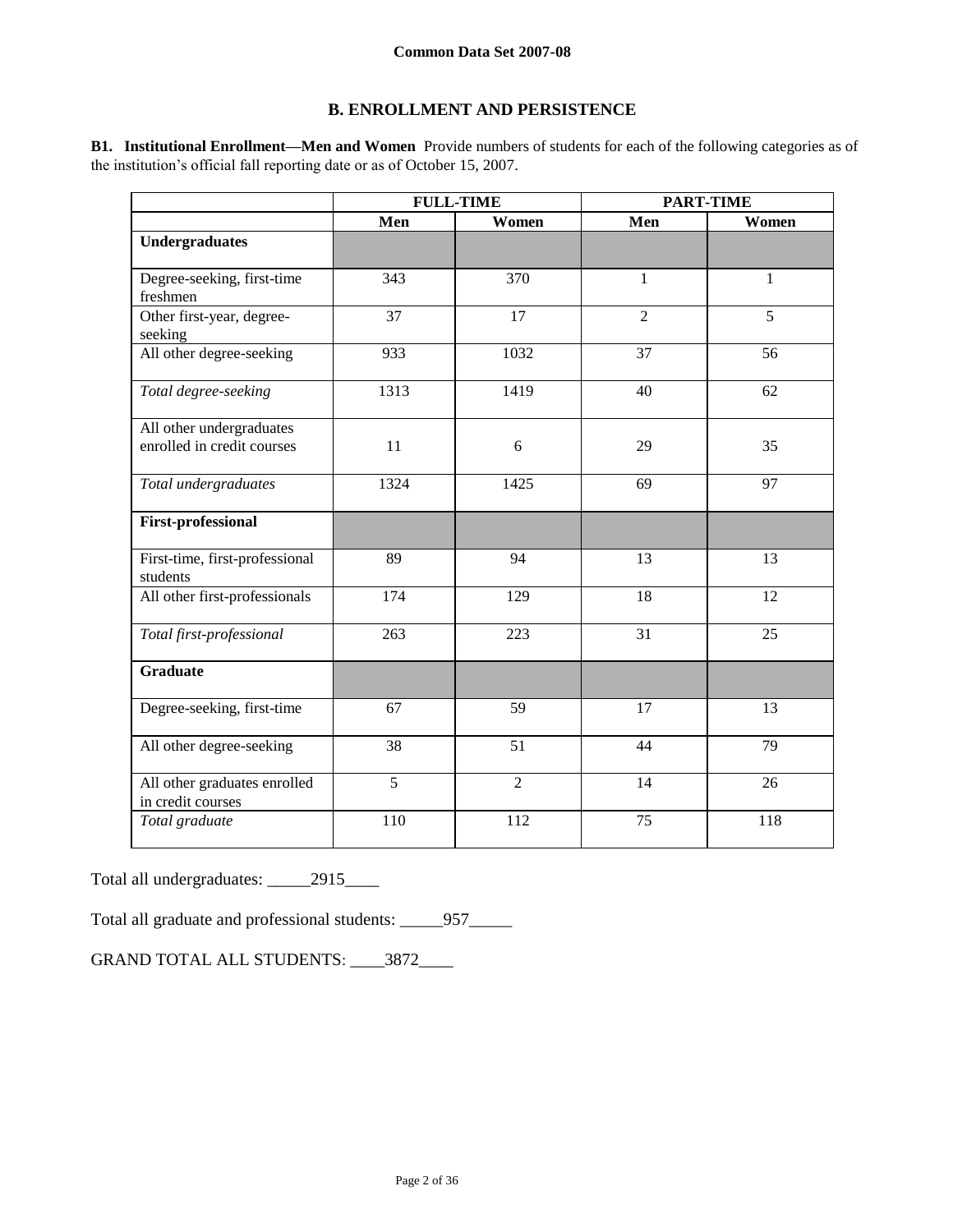**B2. Enrollment by Racial/Ethnic Category.** Provide numbers of undergraduate students for each of the following categories as of the institution's official fall reporting date or as of October 15, 2007. Include international students only in the category "Nonresident aliens." Complete the "Total Undergraduates" column only if you cannot provide data for the first two columns.

|                                  | Degree-seeking<br><b>First-time First year</b> | Degree-seeking<br><b>Undergraduates</b><br>(include first-time<br>first-year) | <b>Total</b><br><b>Undergraduates</b><br>(both degree- and non-<br>degree-seeking) |
|----------------------------------|------------------------------------------------|-------------------------------------------------------------------------------|------------------------------------------------------------------------------------|
| Nonresident aliens               | 13                                             | 75                                                                            |                                                                                    |
| Black, non-Hispanic              | 42                                             | 125                                                                           |                                                                                    |
| American Indian or Alaska Native | 5                                              | 8                                                                             |                                                                                    |
| Asian or Pacific Islander        | 13                                             | 42                                                                            |                                                                                    |
| Hispanic                         | 34                                             | 100                                                                           |                                                                                    |
| White, non-Hispanic              | 576                                            | 2354                                                                          |                                                                                    |
| Race/ethnicity unknown           | 32                                             | 130                                                                           |                                                                                    |
| <b>Total</b>                     | 715                                            | 2834                                                                          |                                                                                    |

# **Persistence**

**B3. Number of degrees awarded by your institution from July 1, 2006, to June 30, 2007.**

| Certificate/diploma             |       |
|---------------------------------|-------|
| Associate degrees               |       |
| Bachelor's degrees              | 691   |
| Postbachelor's certificates     |       |
| Master's degrees                | - 166 |
| Post-master's certificates      |       |
| Doctoral degrees                |       |
| First professional degrees      | -149  |
| First professional certificates |       |

# **Graduation Rates**

The items in this section correspond to data elements collected by the IPEDS Web-based Data Collection System's Graduation Rate Survey (GRS). For complete instructions and definitions of data elements, see the IPEDS GRS instructions and glossary on the 2007 Web-based survey.

### **For Bachelor's or Equivalent Programs**

Please provide data for the fall 2001 cohort if available. If fall 2001 cohort data are not available, provide data for the fall 2000 cohort.

| Fall 2000 Cohort                                                   | <b>Fall 2001 Cohort</b>                                            |
|--------------------------------------------------------------------|--------------------------------------------------------------------|
| Report for the cohort of full-time first-time bachelor's (or       | Report for the cohort of full-time first-time bachelor's (or       |
| equivalent) degree-seeking undergraduate students who              | equivalent) degree-seeking undergraduate students who              |
| entered in fall 2000. Include in the cohort those who              | entered in fall 2001. Include in the cohort those who              |
| entered your institution during the summer term preceding          | entered your institution during the summer term preceding          |
| fall 2000.                                                         | fall 2001.                                                         |
| <b>B4.</b> Initial 2000 cohort of first-time, full-time bachelor's | <b>B4.</b> Initial 2001 cohort of first-time, full-time bachelor's |
| (or equivalent) degree-seeking undergraduate students;             | (or equivalent) degree-seeking undergraduate students;             |
| total all students:                                                |                                                                    |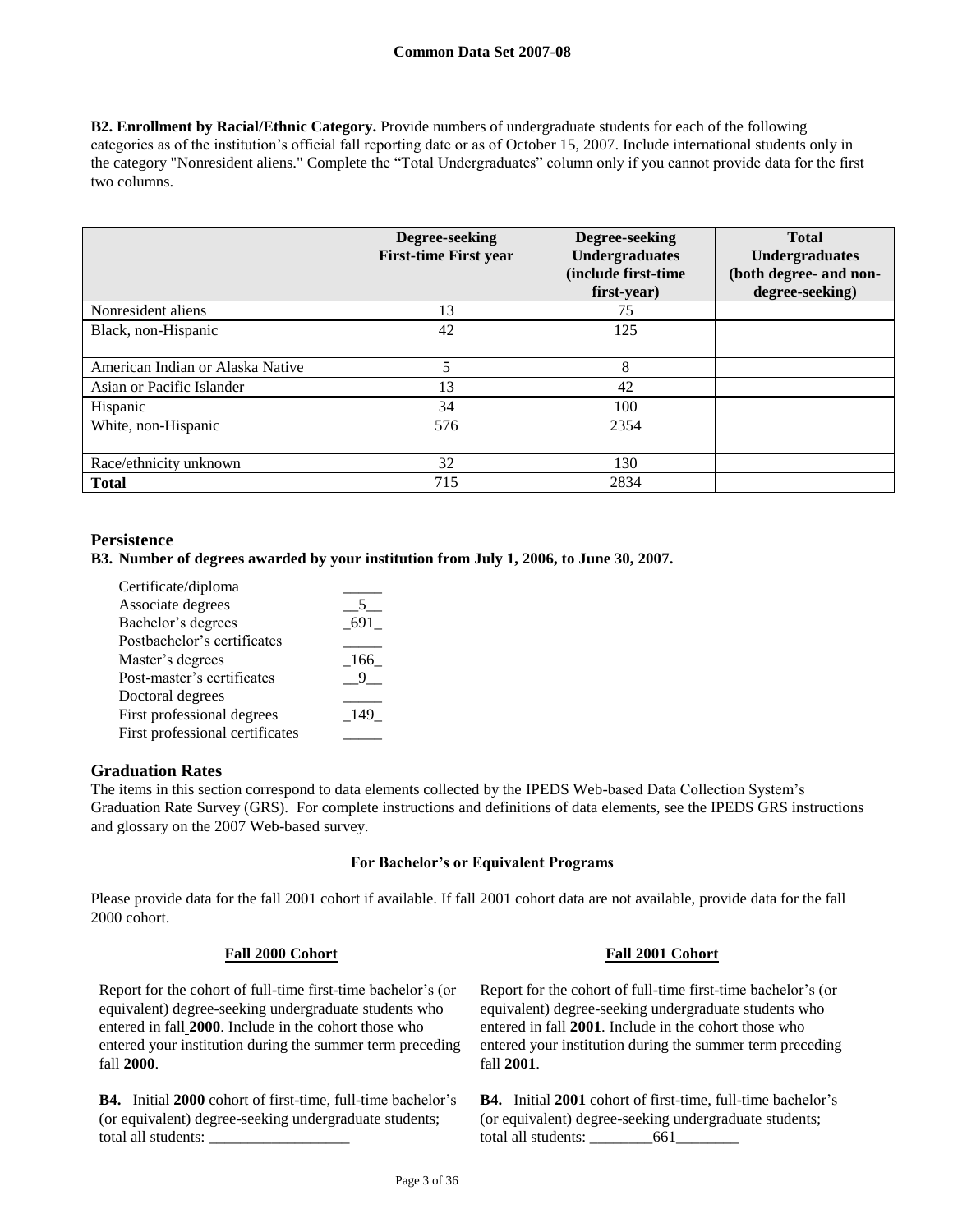**B5.** Of the initial **2000** cohort, how many did not persist and did not graduate for the following reasons: death, permanent disability, or service in the armed forces, foreign aid service of the federal government, or official church missions; total allowable exclusions:

**B6.** Final **2000**cohort, after adjusting for allowable exclusions:

(Subtract question B5 from question B4) (Subtract question B5 from question B4)

\_\_\_\_\_\_\_\_\_\_\_\_\_\_\_\_\_\_\_\_\_\_

\_\_\_\_\_\_\_\_\_\_\_

\_\_\_\_\_\_\_\_\_\_\_\_\_\_\_\_\_

\_\_\_\_\_\_\_\_\_\_\_\_\_\_

**B7.** Of the initial **2000** cohort, how many completed the program in four years or less (by August 31, 2004):

**B8**. Of the initial **2000** cohort, how many completed the program in more than four years but in five years or less (after August 31, 2004 and by August 31, 2005):

**B9.** Of the initial **2000** cohort, how many completed the program in more than five years but in six years or less (after August 31, 2005 and by August 31, 2006):

**B10**. Total graduating within six years (sum of questions B7, B8, and B9):

**B11.** Six-year graduation rate for **2000** cohort (question B10 divided by question B6): \_\_\_\_\_\_\_\_\_\_\_\_ %

**B5.** Of the initial **2001** cohort, how many did not persist and did not graduate for the following reasons: death, permanent disability, or service in the armed forces, foreign aid service of the federal government, or official church missions; total allowable exclusions: \_\_\_\_\_\_\_\_\_\_\_\_1\_\_\_\_\_\_\_\_\_\_

**B6.** Final **2001** cohort, after adjusting for allowable exclusions: \_\_\_\_660\_\_\_\_\_\_\_\_\_\_\_

**B7.** Of the initial **2001** cohort, how many completed the program in four years or less (by August 31, 2005):  $-442$ 

**B8**. Of the initial **2001** cohort, how many completed the program in more than four years but in five years or less (after August 31, 2005 and by August 31, 2006):  $65$ 

**B9.** Of the initial **2001** cohort, how many completed the program in more than five years but in six years or less (after August 31, 2006 and by August 31, 2007):  $3$ 

**B10**. Total graduating within six years (sum of questions B7, B8, and B9): 510

**B11.** Six-year graduation rate for **2001** cohort (question B10 divided by question B6): \_\_\_77.3\_\_\_\_\_\_ %

# **For Two-Year Institutions**

Please provide data for the 2004 cohort if available. If 2004 cohort data are not available, provide data for the 2003 cohort.

| 2003 Cohort                                                      | 2004 Cohort                                                          |
|------------------------------------------------------------------|----------------------------------------------------------------------|
| <b>B12.</b> Initial 2003 cohort, total of first-time, full-time  | <b>B12.</b> Initial 2004 cohort, total of first-time, full-time      |
|                                                                  |                                                                      |
| <b>B13.</b> Of the initial 2003 cohort, how many did not persist | <b>B13.</b> Of the initial 2004 cohort, how many did not persist     |
| and did not graduate for the following reasons: death,           | and did not graduate for the following reasons: death,               |
| permanently disability, or service in the armed forces,          | permanently disability, or service in the armed forces,              |
| foreign aid service of the federal government, or official       | foreign aid service of the federal government, or official           |
| church missions; total allowable exclusions:                     | church missions; total allowable exclusions:                         |
| <b>B14.</b> Final 2003 cohort, after adjusting for allowable     | <b>B14.</b> Final 2004 cohort, after adjusting for allowable         |
| exclusions                                                       | exclusions                                                           |
| (Subtract question B13 from question B12)                        | (Subtract question B13 from question B12)                            |
| <b>B15.</b> Completers of programs of less than two years        | <b>B15.</b> Completers of programs of less than two years            |
|                                                                  | duration (total): $\frac{1}{\sqrt{1-\frac{1}{2}} \cdot \frac{1}{2}}$ |
| <b>B16.</b> Completers of programs of less than two years        | <b>B16.</b> Completers of programs of less than two years            |
| within 150 percent of normal time: _____________                 |                                                                      |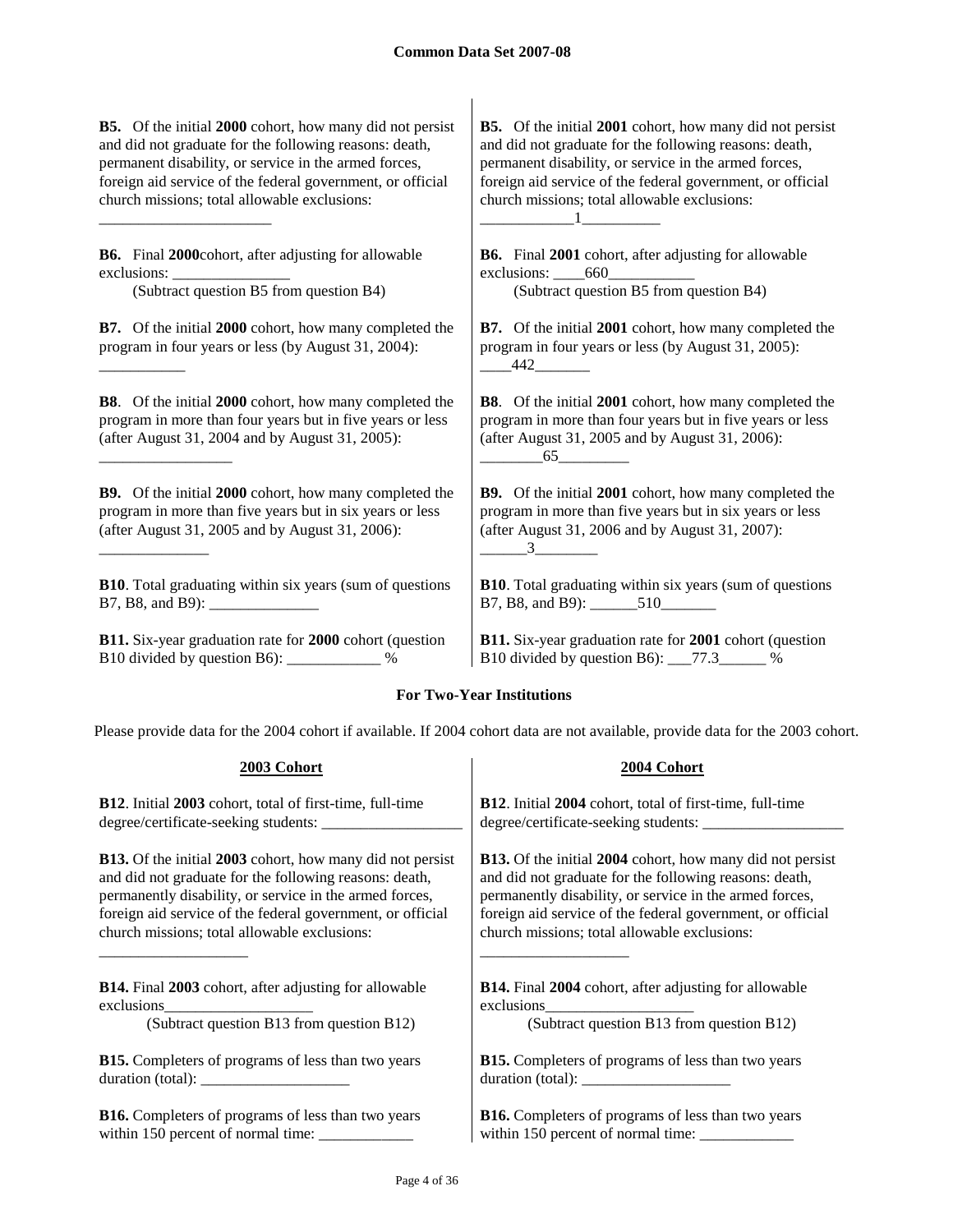| <b>B17.</b> Completers of programs of at least two but less than                                                                                                                                                                                                                                  | <b>B17.</b> Completers of programs of at least two but less than                                                                                                                                                                                                                                  |
|---------------------------------------------------------------------------------------------------------------------------------------------------------------------------------------------------------------------------------------------------------------------------------------------------|---------------------------------------------------------------------------------------------------------------------------------------------------------------------------------------------------------------------------------------------------------------------------------------------------|
| four years (total): $\frac{1}{2}$ = $\frac{1}{2}$ = $\frac{1}{2}$ = $\frac{1}{2}$ = $\frac{1}{2}$ = $\frac{1}{2}$ = $\frac{1}{2}$ = $\frac{1}{2}$ = $\frac{1}{2}$ = $\frac{1}{2}$ = $\frac{1}{2}$ = $\frac{1}{2}$ = $\frac{1}{2}$ = $\frac{1}{2}$ = $\frac{1}{2}$ = $\frac{1}{2}$ = $\frac{1}{2}$ | four years (total): $\frac{1}{2}$ = $\frac{1}{2}$ = $\frac{1}{2}$ = $\frac{1}{2}$ = $\frac{1}{2}$ = $\frac{1}{2}$ = $\frac{1}{2}$ = $\frac{1}{2}$ = $\frac{1}{2}$ = $\frac{1}{2}$ = $\frac{1}{2}$ = $\frac{1}{2}$ = $\frac{1}{2}$ = $\frac{1}{2}$ = $\frac{1}{2}$ = $\frac{1}{2}$ = $\frac{1}{2}$ |
| <b>B18.</b> Completers of programs of at least two but less than                                                                                                                                                                                                                                  | <b>B18.</b> Completers of programs of at least two but less than                                                                                                                                                                                                                                  |
| four-years within 150 percent of normal time:                                                                                                                                                                                                                                                     | four-years within 150 percent of normal time:                                                                                                                                                                                                                                                     |
| <b>B19.</b> Total transfers-out (within three years) to other                                                                                                                                                                                                                                     | <b>B19.</b> Total transfers-out (within three years) to other                                                                                                                                                                                                                                     |
| $institutions: \_\_\_\_\_\_\_\_\_\_\_\_\_\_\_\_\_\_\_\_\_$                                                                                                                                                                                                                                        |                                                                                                                                                                                                                                                                                                   |
| <b>B20.</b> Total transfers to two-year institutions:                                                                                                                                                                                                                                             | <b>B20.</b> Total transfers to two-year institutions:                                                                                                                                                                                                                                             |
| <b>B21.</b> Total transfers to four-year institutions:                                                                                                                                                                                                                                            | <b>B21.</b> Total transfers to four-year institutions:                                                                                                                                                                                                                                            |

## **Retention Rates**

Report for the cohort of all full-time, first-time bachelor's (or equivalent) degree-seeking undergraduate students who entered in fall 2006 (or the preceding summer term). The initial cohort may be adjusted for students who departed for the following reasons: death, permanent disability, or service in the armed forces, foreign aid service of the federal government or official church missions. No other adjustments to the initial cohort should be made.

**B22.** For the cohort of all full-time bachelor's (or equivalent) degree-seeking undergraduate students who entered your institution as freshmen in fall 2006 (or the preceding summer term), what percentage was enrolled at your institution as of the date your institution calculates its official enrollment in fall 2007? \_\_\_\_84.9\_\_\_\_\_ %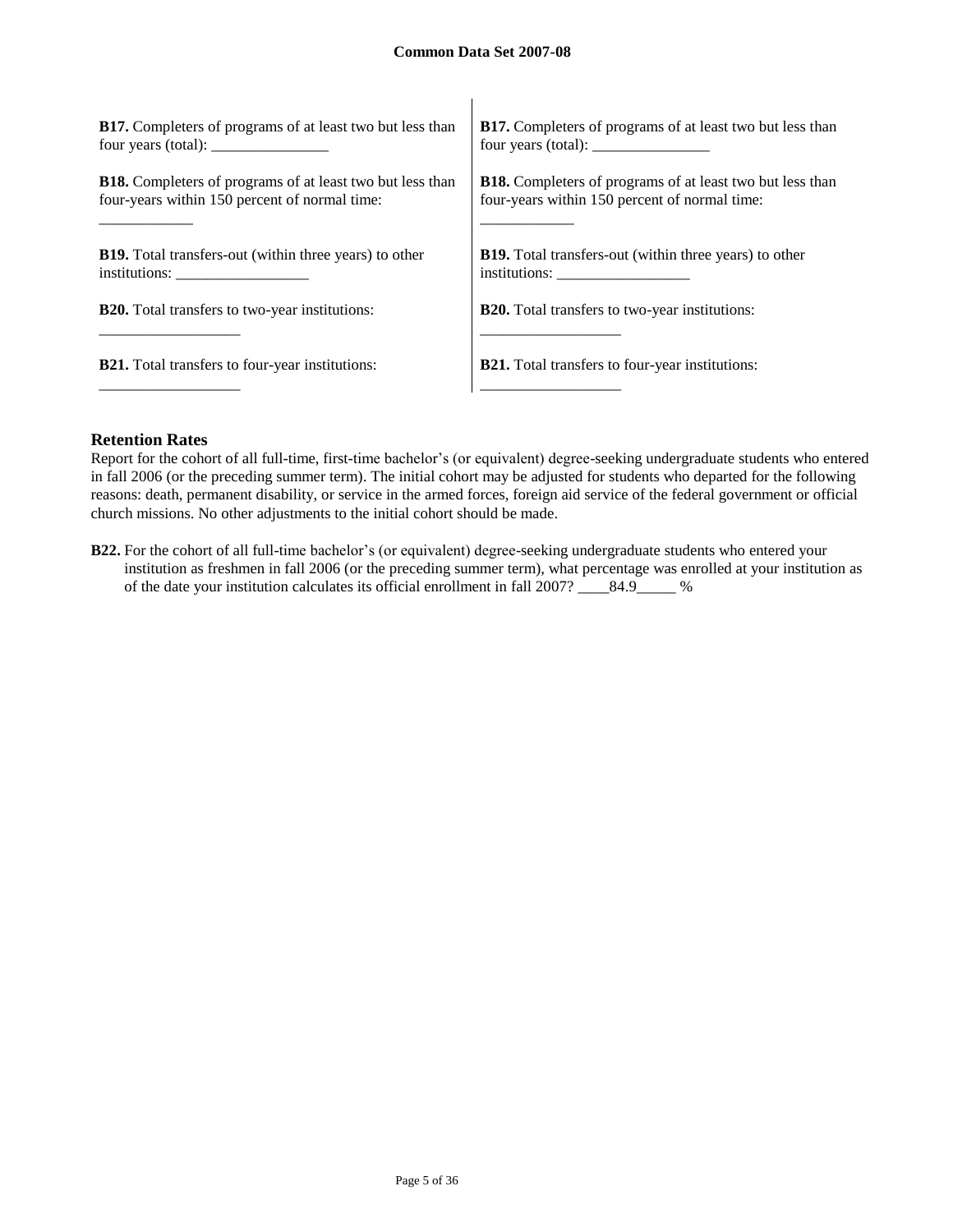# **C. FIRST-TIME, FIRST-YEAR (FRESHMAN) ADMISSION**

## **Applications**

**C1. First-time, first-year (freshman) students:** Provide the number of degree-seeking, first-time, first-year students who applied, were admitted, and enrolled (full- or part-time) in fall 2007. Include early decision, early action, and students who began studies during summer in this cohort. Applicants should include only those students who fulfilled the requirements for consideration for admission (i.e., who completed actionable applications) and who have been notified of one of the following actions: admission, non-admission, placement on waiting list, or application withdrawn (by applicant or institution). Admitted applicants should include wait-listed students who were subsequently offered admission.

| Total first-time, first-year (freshman) men who applied<br>Total first-time, first-year (freshman) women who applied                           | 1661<br>1814 |     |
|------------------------------------------------------------------------------------------------------------------------------------------------|--------------|-----|
| Total first-time, first-year (freshman) men who were admitted<br>Total first-time, first-year (freshman) women who were admitted               | 1468<br>1666 |     |
| Total full-time, first-time, first-year (freshman) men who enrolled<br>Total part-time, first-time, first-year (freshman) men who enrolled     | 343          |     |
| Total full-time, first-time, first-year (freshman) women who enrolled<br>Total part-time, first-time, first-year (freshman) women who enrolled |              | 370 |

#### **C2. Freshman wait-listed students (students who met admission requirements but whose final admission was contingent on space availability)**

| Do you have a policy of placing students on a waiting list? $\Box$ Yes X No |  |
|-----------------------------------------------------------------------------|--|
| If yes, please answer the questions below for fall 2007 admissions:         |  |

Number of qualified applicants offered a place on waiting list Number accepting a place on the waiting list Number of wait-listed students admitted \_\_\_\_\_

Is your waiting list ranked?

If yes, do you release that information to students? Do you release that information to school counselors?

# **Admission Requirements**

## **C3. High school completion requirement**

Check the appropriate box to identify your high school completion requirement for degree-seeking entering students:

X High school diploma is required and GED is accepted

 $\Box$  High school diploma is required and GED is not accepted

 $\Box$  High school diploma or equivalent is not required

### **C4. Does your institution require or recommend a general college-preparatory program for degree-seeking students?**

- $\Box$  Require
- X Recommend

Neither require nor recommend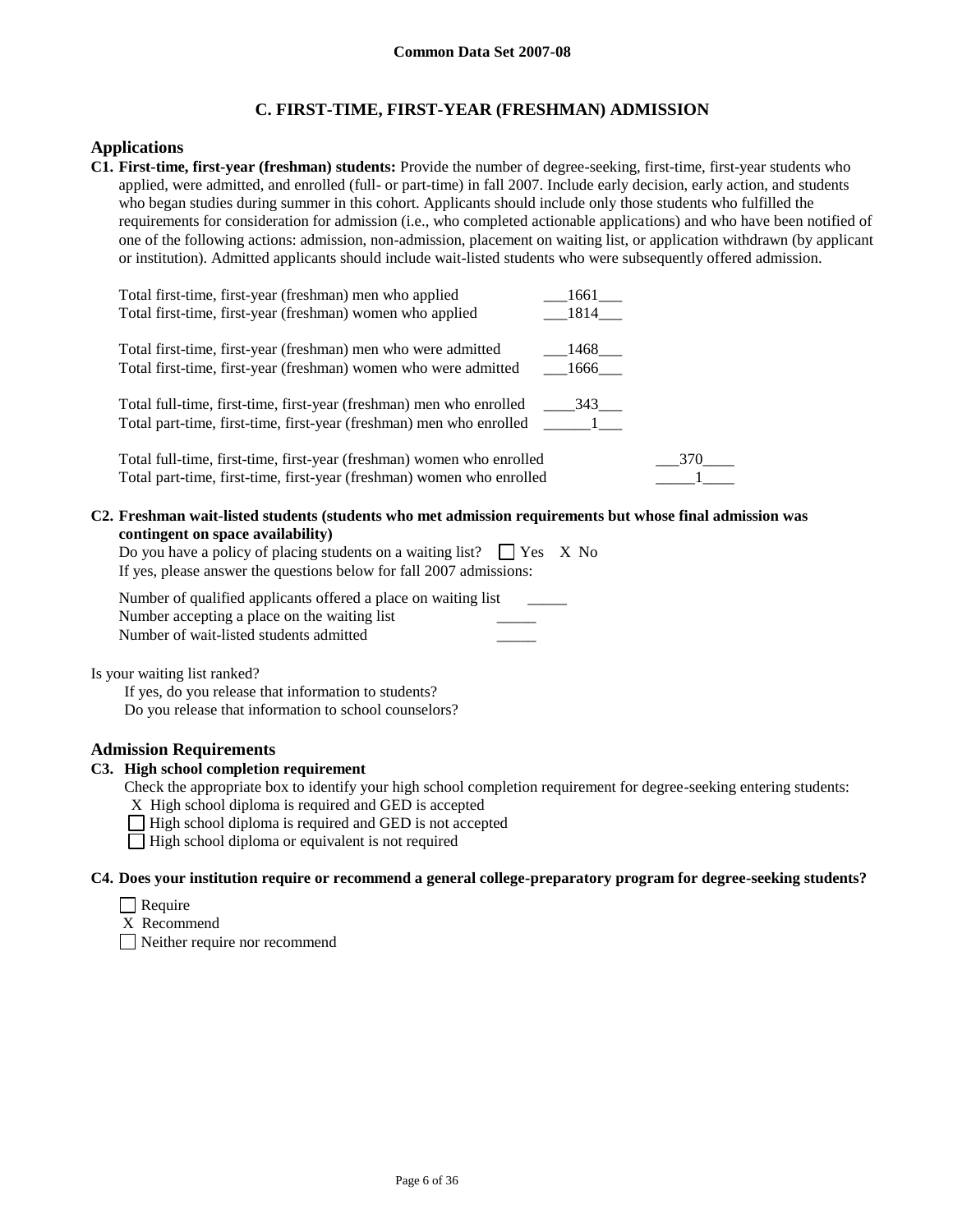**C5. Distribution of high school units required and/or recommended.** Specify the distribution of academic high school course units required and/or recommended of all or most degree-seeking students using Carnegie units (one unit equals one year of study or its equivalent). If you use a different system for calculating units, please convert.

|                                  | <b>Units Required</b>       | <b>Units Recommended</b>    |
|----------------------------------|-----------------------------|-----------------------------|
| Total academic units             | 16                          | 19                          |
| English                          | 4                           | 4                           |
| Mathematics                      | 3                           | 4                           |
| Science                          | $\mathfrak{D}$              | 3                           |
| Of these, units that must be lab | $\mathfrak{D}$              | 3                           |
| Foreign language                 | $\mathcal{D}_{\mathcal{L}}$ | $\mathfrak{D}$              |
| Social studies                   |                             |                             |
| <b>History</b>                   | $\mathcal{D}_{\mathcal{L}}$ | $\mathcal{D}_{\mathcal{L}}$ |
| Academic electives               | 3                           | 3                           |
| <b>Computer Science</b>          |                             |                             |
| Visual/Performing Arts           |                             |                             |
| Other (specify)                  |                             |                             |

# **Basis for Selection**

**C6.** Do you have an open admission policy, under which virtually all secondary school graduates or students with GED equivalency diplomas are admitted without regard to academic record, test scores, or other qualifications? If so, check which applies:

Open admission policy as described above for all students \_\_\_

Open admission policy as described above for most students, but

selective admission for out-of-state students \_\_\_

selective admission to some programs \_\_\_ other (explain) \_\_\_\_\_\_\_\_\_\_\_\_\_\_\_\_\_\_\_\_\_\_\_\_\_\_\_\_\_\_\_\_\_\_\_\_\_\_\_\_\_\_\_\_\_\_\_\_\_\_\_\_\_\_\_\_\_\_\_\_\_\_\_\_\_\_\_\_\_\_\_\_

**C7. Relative importance of each of the following academic and nonacademic factors in your first-time, first-year, degree-seeking (freshman) admission decisions.**

|                                  | <b>Very Important</b> | Important | Considered  | <b>Not Considered</b> |
|----------------------------------|-----------------------|-----------|-------------|-----------------------|
| Academic                         |                       |           |             |                       |
| Rigor of secondary school record | X                     |           |             |                       |
| Class rank                       |                       | X         |             |                       |
| Academic GPA                     | X                     |           |             |                       |
| Standardized test scores         |                       | X         |             |                       |
| <b>Application Essay</b>         |                       |           | $\mathbf X$ |                       |
| Recommendation                   |                       |           | X           |                       |
| Nonacademic                      |                       |           |             |                       |
| Interview                        |                       |           | Χ           |                       |
| Extracurricular activities       |                       | X         |             |                       |
| Talent/ability                   |                       | X         |             |                       |
| Character/personal qualities     |                       |           | $\mathbf X$ |                       |
| First generation                 |                       |           | X           |                       |
| Alumni/ae relation               |                       |           | X           |                       |
| Geographical residence           |                       |           |             | $\mathbf X$           |
| State residency                  |                       |           |             | X                     |
| Religious affiliation/commitment |                       |           | $\mathbf X$ |                       |
| Racial/ethnic status             |                       |           | X           |                       |
| Volunteer work                   |                       |           | X           |                       |
| Work experience                  |                       |           | X           |                       |
| Level of applicant's interest    |                       |           | X           |                       |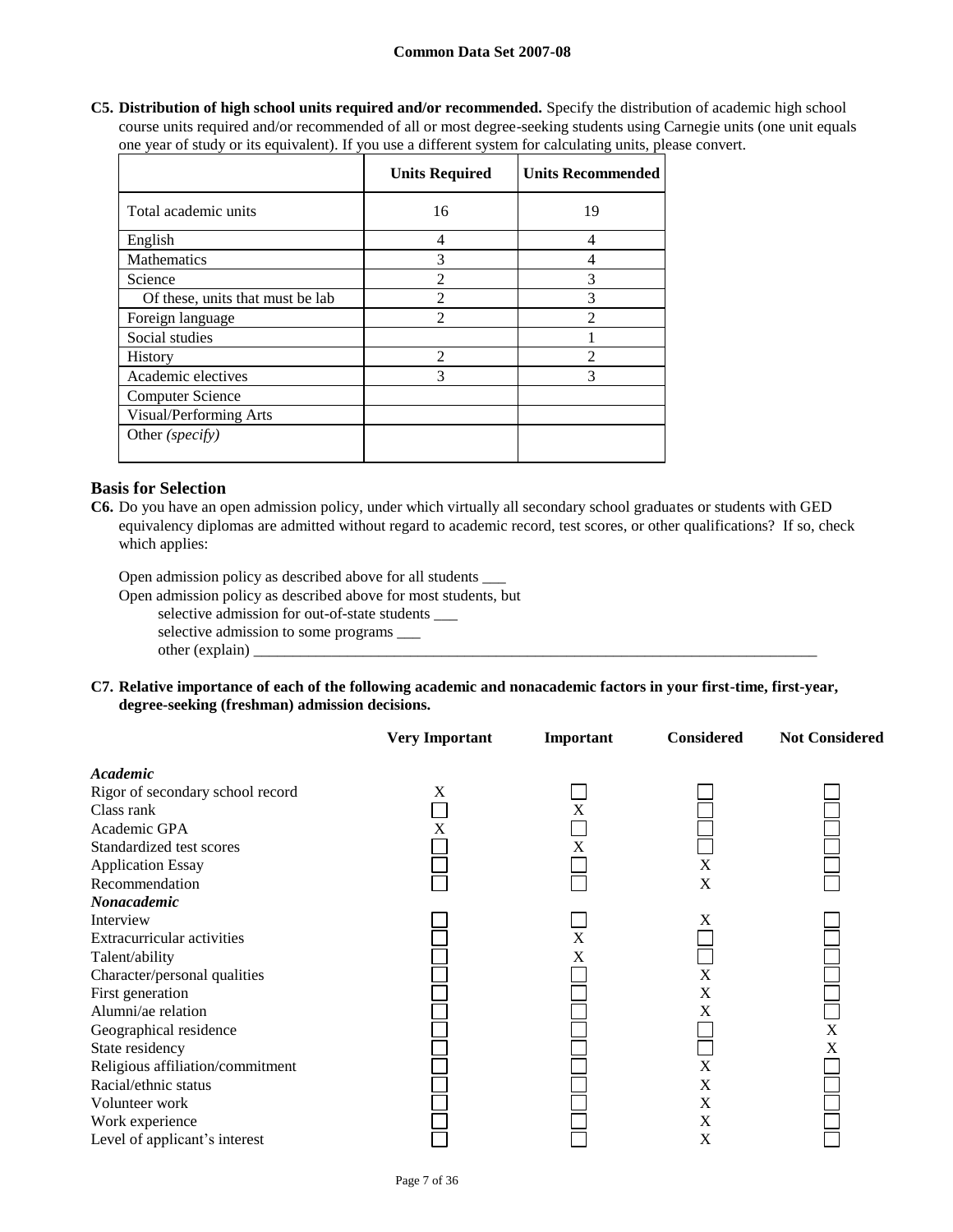# **SAT and ACT Policies**

### **C8. Entrance exams**

A. Does your institution make use of SAT, ACT, or SAT Subject Test scores in **admission** decisions for first-time, first-year, degree-seeking applicants?  $X$  Yes  $\Box$  No

If yes, place check marks in the appropriate boxes below to reflect your institution's policies for use in admission for **Fall 2009.**



B. If your institution will make use of the ACT in admission decisions for first-time, first-year, degree-seeking applicants for fall 2009, please indicate which ONE of the following applies (regardless of whether the writing score will be used in the admissions process):

\_\_\_\_ ACT with Writing component required

 $X$  ACT with Writing component recommended.

\_\_\_\_ ACT with or without Writing component accepted

C. Please indicate how your institution will use the SAT or ACT essay component; check all that apply.

□ For placement

 $\Box$  For advising

- $\Box$  In place of an application essay
- $\Box$  As a validity check on the application essay
- X No college policy as of now
- $\Box$  Not using essay component

D. In addition, does your institution use applicants' test scores for academic advising?  $\_\_\_\$ yes  $\_X\_$  no

E. Latest date by which SAT or ACT scores must be received for fall-term admission\_\_\_8/15\_\_\_\_\_ Latest date by which SAT Subject Test scores must be received for fall-term admission\_\_\_\_\_\_\_\_\_

- F. If necessary, use this space to clarify your test policies (e.g., if tests are recommended for some students, or if tests are not required of some students): \_\_\_\_\_\_\_\_\_\_\_\_\_\_\_\_\_\_\_\_\_\_\_\_\_\_\_\_\_\_\_\_\_\_\_\_\_\_\_\_\_\_\_\_\_\_\_\_\_\_\_\_\_\_\_\_\_\_\_\_\_\_\_\_\_\_\_\_\_
- G. Please indicate which tests your institution uses for **placement (e.g., state tests):**

| <b>SAT</b>               |   |  |  |
|--------------------------|---|--|--|
| <b>ACT</b>               |   |  |  |
| <b>SAT Subject Tests</b> |   |  |  |
| AP                       |   |  |  |
| <b>CLEP</b>              |   |  |  |
| Institutional Exam       | X |  |  |
| State Exam (specify):    |   |  |  |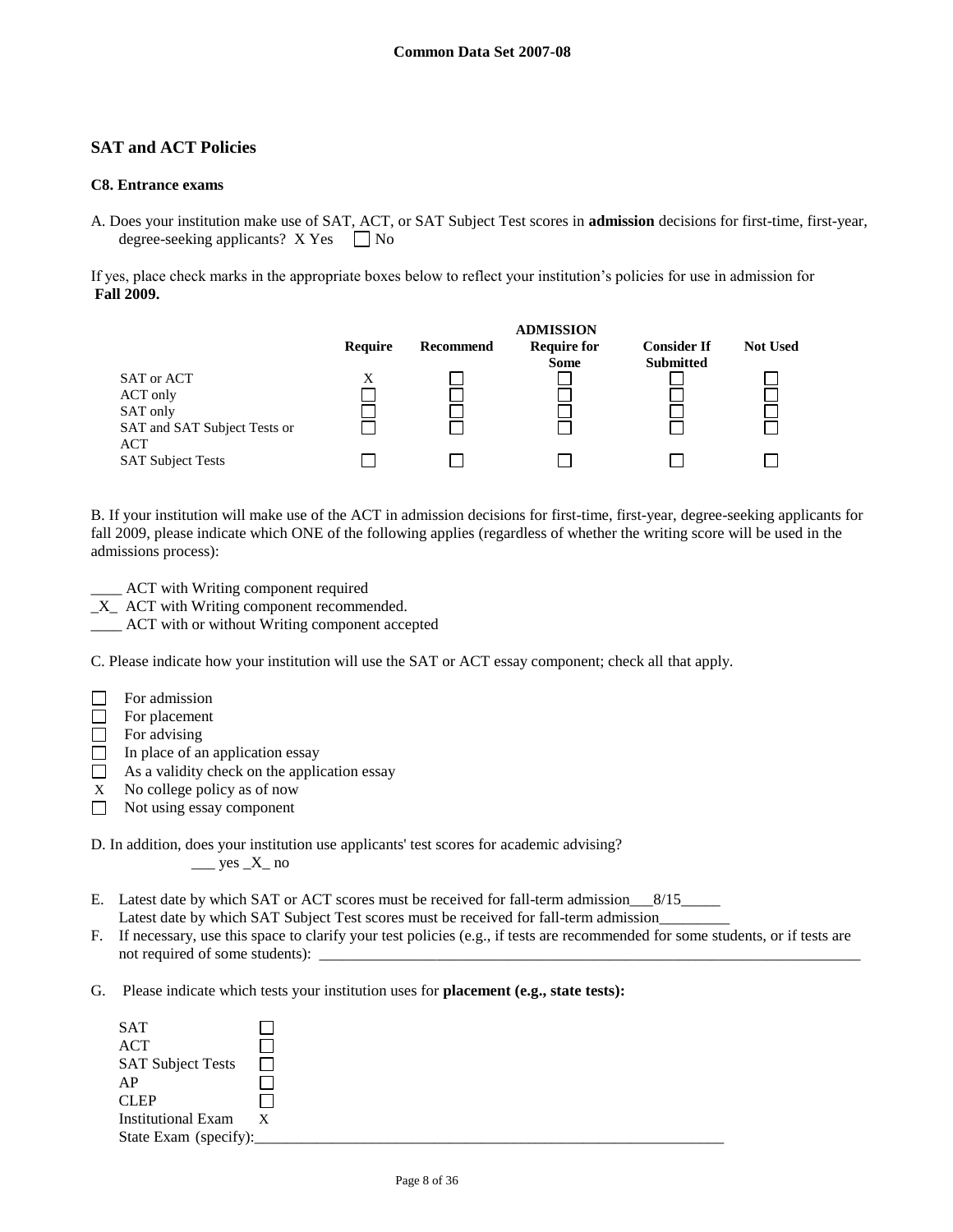# **Freshman Profile**

Provide percentages for **ALL enrolled, degree-seeking, full-time and part-time, first-time, first-year (freshman) students**  enrolled in fall 2007, including students who began studies during summer, international students/nonresident aliens, and students admitted under special arrangements.

**C9. Percent and number of first-time, first-year (freshman) students enrolled in fall 2007 who submitted national standardized (SAT/ACT) test scores.** Include information for **ALL enrolled, degree-seeking, first-time, first-year (freshman) students who submitted test scores**. Do not include partial test scores (e.g., mathematics scores but not critical reading for a category of students) or combine other standardized test results (such as TOEFL) in this item. Do not convert SAT scores to ACT scores and vice versa.

The 25th percentile is the score that 25 percent scored at or below; the 75th percentile score is the one that 25 percent scored at or above.

| Percent submitting SAT scores | Number submitting SAT scores | $-365$ |
|-------------------------------|------------------------------|--------|
| Percent submitting ACT scores | Number submitting ACT scores | 493    |

|                             | 25th Percentile | <b>75th Percentile</b> |
|-----------------------------|-----------------|------------------------|
| <b>SAT Critical Reading</b> | 490             | 610                    |
| <b>SAT Math</b>             | 500             | 640                    |
| <b>SAT Writing</b>          | 480             | 610                    |
| <b>SAT Essay</b>            |                 |                        |
| <b>ACT</b> Composite        | 22              | 28                     |
| <b>ACT</b> Math             | 23              | 29                     |
| <b>ACT</b> English          | 22              | 29                     |
| <b>ACT Writing</b>          |                 |                        |

Percent of first-time, first-year (freshman) students with scores in each range:

|         | <b>SAT Critical Reading</b> | <b>SAT Math</b> | <b>SAT Writing</b> |
|---------|-----------------------------|-----------------|--------------------|
| 700-800 |                             |                 |                    |
| 600-699 | 28                          | 32              | 25                 |
| 500-599 |                             | 39              |                    |
| 400-499 | 24                          | 21              | 26                 |
| 300-399 |                             |                 |                    |
| 200-299 |                             |                 |                    |
|         | 100%                        | 100%            | 100%               |

|           | <b>ACT</b><br>Composite | <b>ACT English</b> | <b>ACT Math</b> |
|-----------|-------------------------|--------------------|-----------------|
| $30 - 36$ | 16                      | 22                 | 20              |
| 24-29     | 50                      | 42                 | 49              |
| 18-23     | 33                      | 32                 | 28              |
| $12 - 17$ |                         |                    |                 |
| $6 - 11$  |                         |                    |                 |
| Below 6   |                         |                    |                 |
|           | 100%                    | 100%               | 100%            |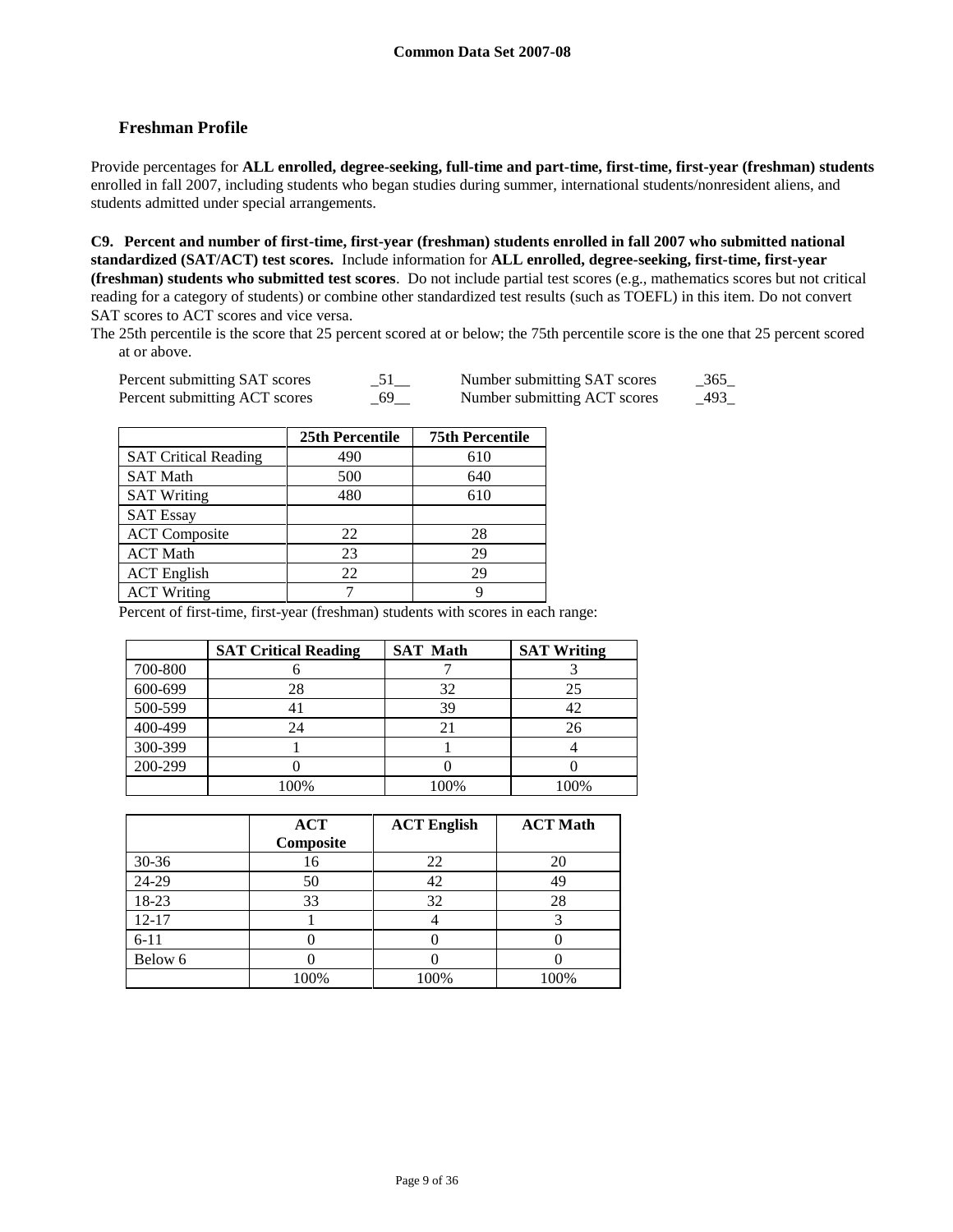## **C10. Percent of all degree-seeking, first-time, first-year (freshman) students who had high school class rank within each of the following ranges (report information for those students from whom you collected high school rank information).**

| Percent in top tenth of high school graduating class                                              | 28     |                                     |
|---------------------------------------------------------------------------------------------------|--------|-------------------------------------|
| Percent in top quarter of high school graduating class                                            | 60     |                                     |
| Percent in top half of high school graduating class                                               | 89     | $\{$ Top half + bottom half = 100%. |
| Percent in bottom half of high school graduating class                                            | - 11 - |                                     |
| Percent in bottom quarter of high school graduating class                                         |        |                                     |
| Percent of total first-time, first-year (freshman) students who submitted high school class rank: |        | 85                                  |

**C11. Percentage of all enrolled, degree-seeking, first-time, first-year (freshman) students who had high school gradepoint averages within each of the following ranges (using 4.0 scale). Report information only for those students from whom you collected high school GPA.**

| Percent who had GPA of 3.75 and higher    | 25   |
|-------------------------------------------|------|
| Percent who had GPA between 3.50 and 3.74 | - 19 |
| Percent who had GPA between 3.25 and 3.49 | 18   |
| Percent who had GPA between 3.00 and 3.24 | 15   |
| Percent who had GPA between 2.50 and 2.99 | - 19 |
| Percent who had GPA between 2.0 and 2.49  |      |
| Percent who had GPA between 1.0 and 1.99  |      |
| Percent who had GPA below 1.0             |      |
|                                           |      |

## **C12. Average high school GPA of all degree-seeking, first-time, first-year (freshman) students who submitted GPA:**  $-3.36$

Percent of total first-time, first-year (freshman) students who submitted high school GPA: \_99\_%

### **Admission Policies**

### **C13. Application fee**

| Does your institution have an application fee?       |  | $X$ Yes $\neg$ No |
|------------------------------------------------------|--|-------------------|
|                                                      |  |                   |
| Can it be waived for applicants with financial need? |  | $X$ Yes $\neg$ No |

# **If you have an application fee and an on-line application option, please indicate policy for students who apply on-line: Same fee: \_\_\_\_**

**Free: \_\_X\_\_\_ Reduced: \_\_\_\_**

### **Can on-line application fee be waived for applicants with financial need? Yes/no**

### **C14. Application closing date**

| Does your institution have an application closing date? | $X$ Yes $\neg$ No |  |
|---------------------------------------------------------|-------------------|--|
|                                                         |                   |  |
| Priority date: $\frac{1}{15}$                           |                   |  |

# **C15.** Are first-time, first-year students accepted for terms other than the fall?  $X$   $Yes \Box No$

### **C16. Notification to applicants of admission decision sent** *(fill in one only)*

On a rolling basis beginning (date): \_\_10/01\_\_\_\_ By (date):  $\frac{1}{\sqrt{1-\frac{1}{2}}\sqrt{1-\frac{1}{2}}\sqrt{1-\frac{1}{2}}\sqrt{1-\frac{1}{2}}}}$ Other: \_\_\_\_\_\_\_\_\_\_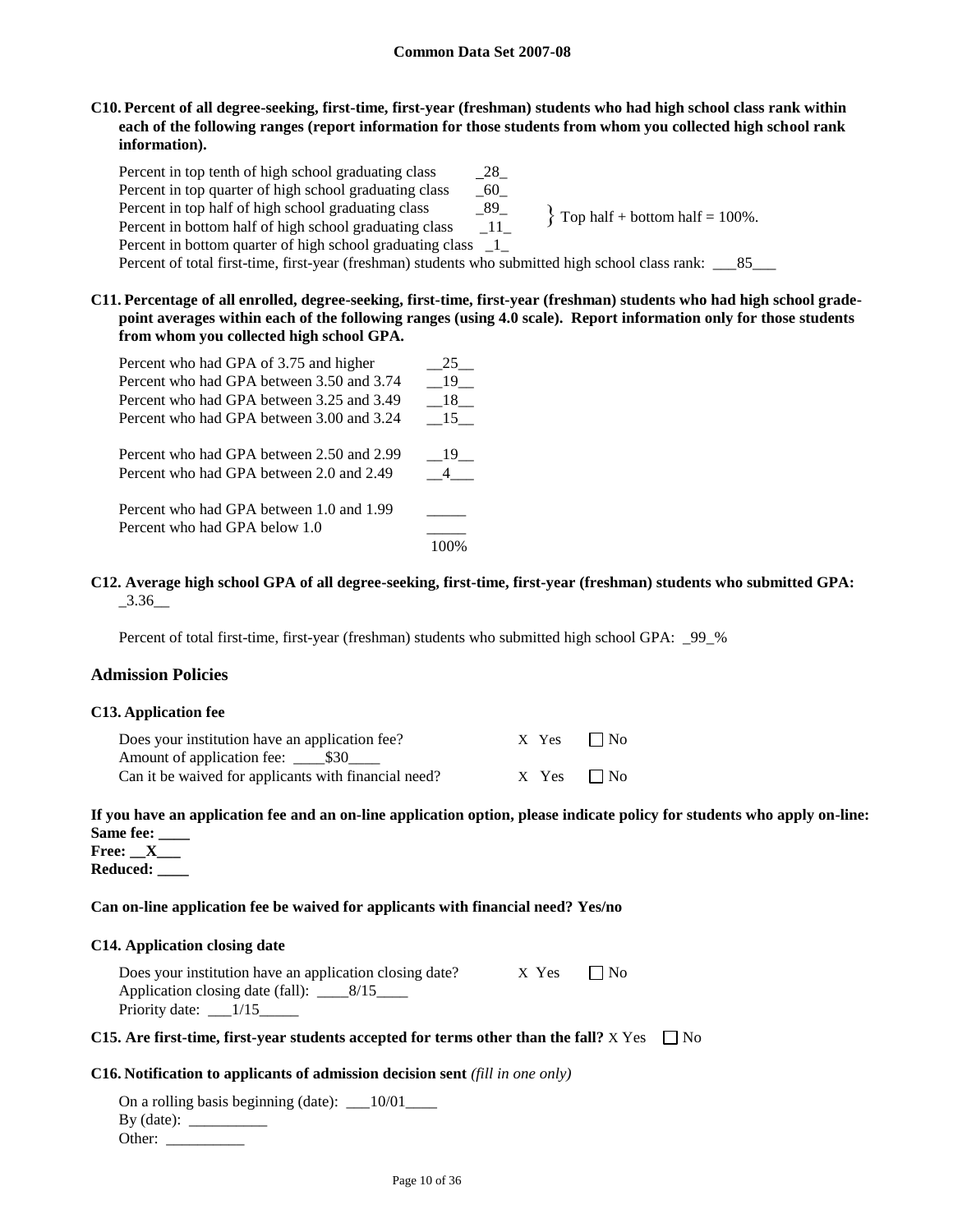**C17. Reply policy for admitted applicants** *(fill in one only)*

Must reply by (date): No set date: Must reply by May 1 or within  $\quad 4$  weeks if notified thereafter Other: Deadline for housing deposit (MMDD): \_\_\_5/01\_\_\_\_

Amount of housing deposit: \_\_\_\$100\_ Refundable if student does not enroll?  $X_Y$ es, in full \_\_\_ Yes, in part  $\_\_$  No

**C18. Deferred admission:** Does your institution allow students to postpone enrollment after admission?

 $X$  Yes  $\Box$  No If yes, maximum period of postponement: \_\_1 year\_\_\_

**C19. Early admission of high school students:** Does your institution allow high school students to enroll as full-time, firsttime, first-year (freshman) students one year or more before high school graduation?  $\Box$  Yes X No

**C20. Common Application:** Question removed from CDS. (Initiated during 2006-2007 cycle)

#### **Early Decision and Early Action Plans**

**C21. Early decision:** Does your institution offer an early decision plan (an admission plan that permits students to apply and be notified of an admission decision well in advance of the regular notification date and that asks students to commit to attending if accepted) for first-time, first-year (freshman) applicants for fall enrollment?  $\Box$  Yes  $\Box$  X No

| If "yes," please complete the following:                                                                                      |  |
|-------------------------------------------------------------------------------------------------------------------------------|--|
| First or only early decision plan closing date<br>First or only early decision plan notification date                         |  |
| Other early decision plan closing date<br>Other early decision plan notification date                                         |  |
| For the Fall 2007 entering class:                                                                                             |  |
| Number of early decision applications received by your institution<br>Number of applicants admitted under early decision plan |  |
| Please provide significant details about your early decision plan:                                                            |  |

**C22. Early action:** Do you have a nonbinding early action plan whereby students are notified of an admission decision well in advance of the regular notification date but do not have to commit to attending your college?

 $X$  Yes  $\Box$  No

If "yes," please complete the following:

| Early action closing date      | 11/01 |
|--------------------------------|-------|
| Early action notification date | 12/01 |

Is your early action plan a "restrictive" plan under which you limit students from applying to other early plans?

Yes X No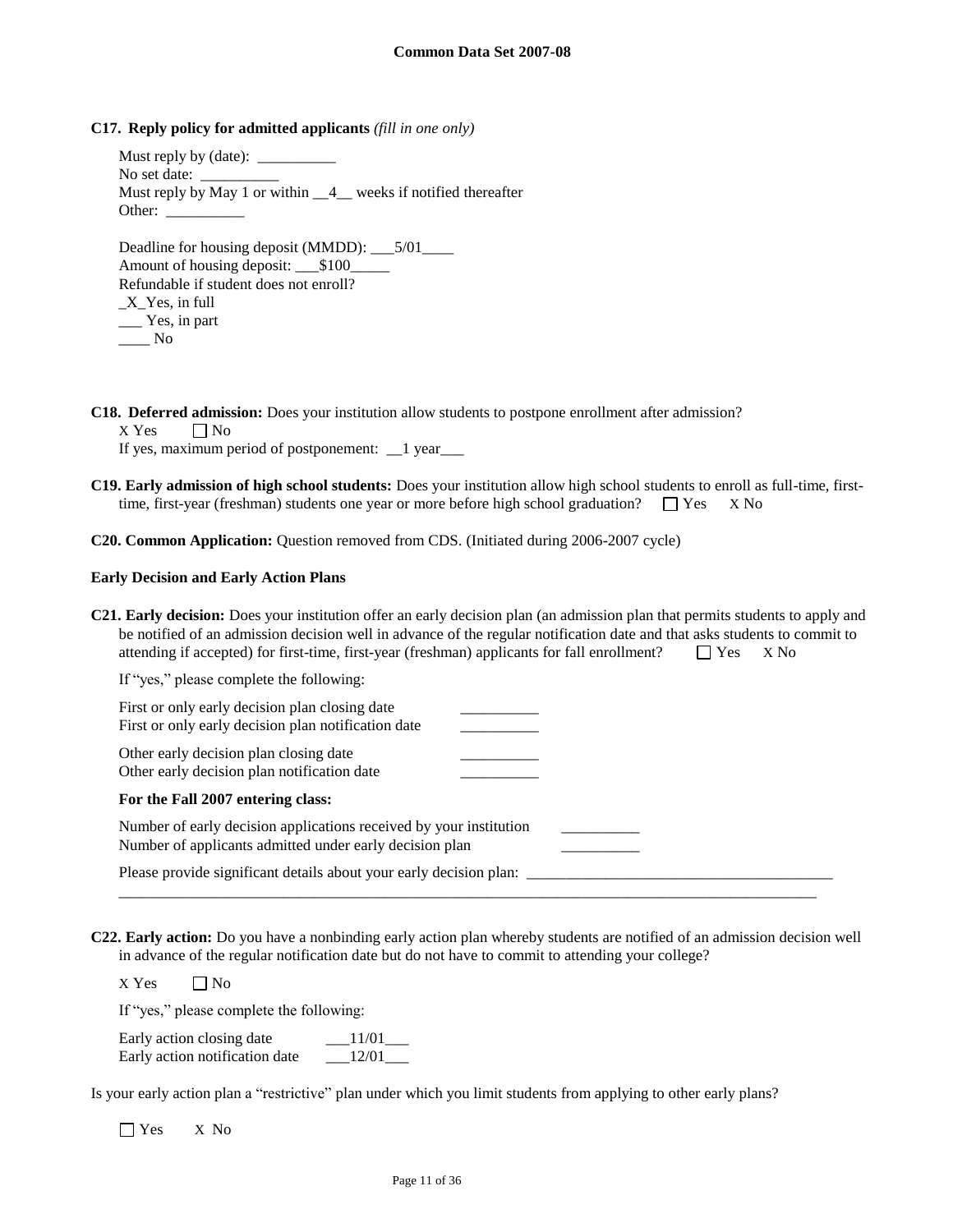# **D. TRANSFER ADMISSION**

# **Fall Applicants**

**D1.** Does your institution enroll transfer students?  $X$  Yes  $\Box$  No (If no, please skip to Section E) If yes, may transfer students earn advanced standing credit by transferring credits earned from course work completed at other colleges/universities?  $X$  Yes  $\Box$  No

**D2.** Provide the number of students who applied, were admitted, and enrolled as degree-seeking transfer students in fall 2007.

|       | <b>Applicants</b> | <b>Admitted Applicants</b> | <b>Enrolled Applicants</b> |
|-------|-------------------|----------------------------|----------------------------|
| Men   |                   |                            |                            |
| Women | 42                | 28                         | 59                         |
| Total |                   |                            | 96                         |

# **Application for Admission**

- **D3.** Indicate terms for which transfers may enroll: X Fall  $\Box$  Winter X Spring X Summer
- **D4.** Must a transfer applicant have a minimum number of credits completed or else must apply as an entering freshman? Yes X<sub>No</sub>

If yes, what is the minimum number of credits and the unit of measure?

**D5.** Indicate all items required of transfer students to apply for admission:

|                               | <b>Required</b><br>of All | Recommended<br>of All | Recommended<br>of Some | <b>Required of</b><br><b>Some</b> | Not required |
|-------------------------------|---------------------------|-----------------------|------------------------|-----------------------------------|--------------|
| High school transcript        |                           |                       |                        | X                                 |              |
| College transcript $(s)$      | X                         |                       |                        |                                   |              |
| Essay or personal statement   | X                         |                       |                        |                                   |              |
| Interview                     |                           | X                     |                        |                                   |              |
| Standardized test scores      |                           |                       |                        | Х                                 |              |
| Statement of good standing    | X                         |                       |                        |                                   |              |
| from prior institution( $s$ ) |                           |                       |                        |                                   |              |

- **D6.** If a minimum high school grade point average is required of transfer applicants, specify (on a 4.0 scale):  $\_\_$
- **D7**. If a minimum college grade point average is required of transfer applicants, specify (on a 4.0 scale): \_\_\_\_2.0\_\_\_\_\_
- **D8**. List any other application requirements specific to transfer applicants: \_\_\_\_Certain programs may require a higher GPA for transfer admission. \_\_\_\_\_\_\_\_\_\_\_\_\_\_\_\_\_\_\_\_\_\_\_\_\_\_\_\_\_\_\_

\_\_\_\_\_\_\_\_\_\_\_\_\_\_\_\_\_\_\_\_\_\_\_\_\_\_\_\_\_\_\_\_\_\_\_\_\_\_\_\_\_\_ \_\_\_\_\_\_\_\_\_\_\_\_\_\_\_\_\_\_\_\_\_\_\_\_\_\_\_\_\_\_\_\_\_\_\_\_\_\_\_\_\_\_\_\_\_\_\_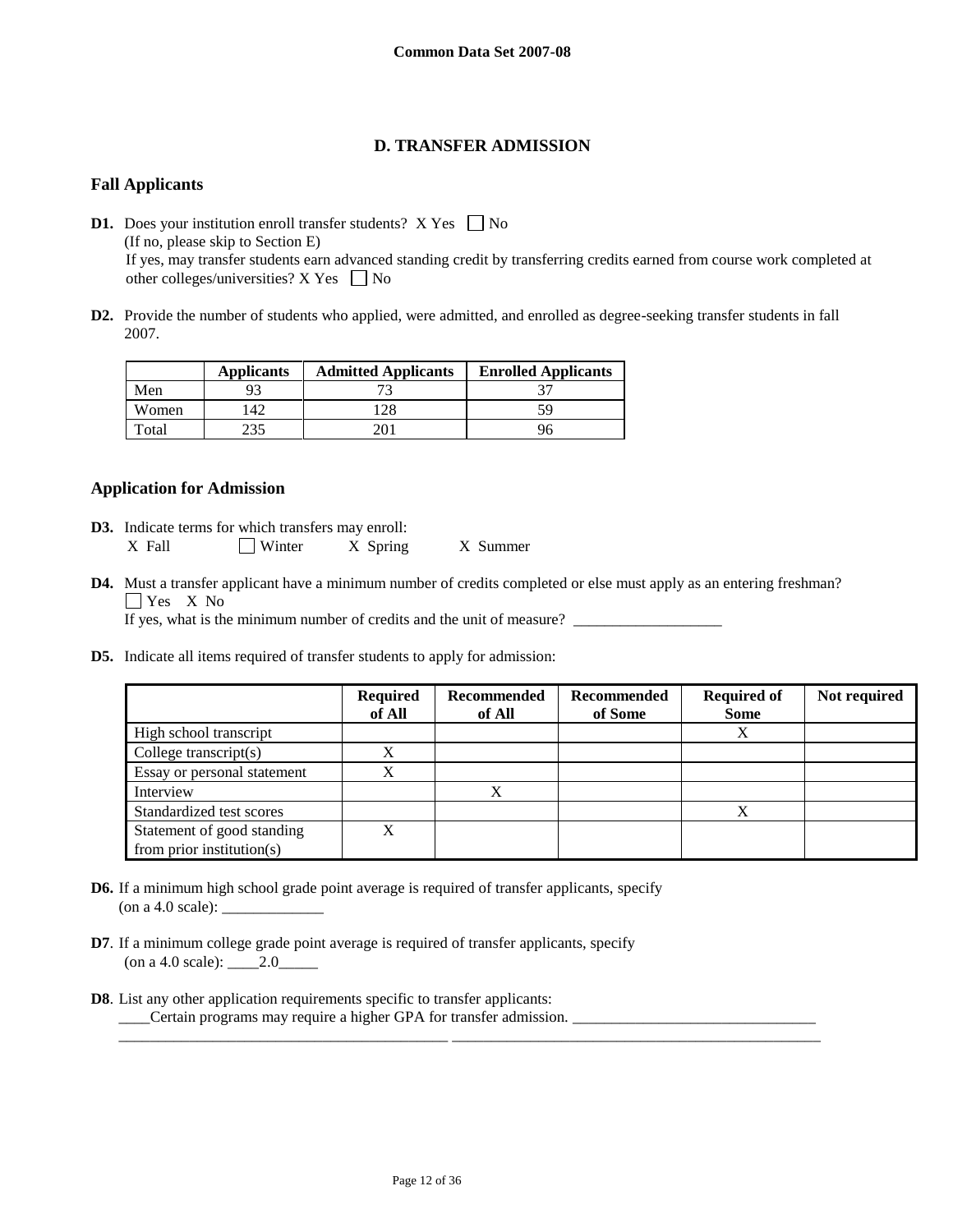**D9.** List application priority, closing, notification, and candidate reply dates for transfer students. If applications are reviewed on a continuous or rolling basis, place a check mark in the "Rolling admission" column.

|        | <b>Priority Date</b> | <b>Closing Date</b> | <b>Notification Date</b> | <b>Reply Date</b> | <b>Rolling</b><br><b>Admission</b> |
|--------|----------------------|---------------------|--------------------------|-------------------|------------------------------------|
| Fall   |                      | 8/15                |                          |                   |                                    |
| Winter |                      |                     |                          |                   |                                    |
| Spring |                      | 12/15               |                          |                   |                                    |
| Summer |                      |                     |                          |                   |                                    |

| <b>D10.</b> Does an open admission policy, if reported, apply to transfer students? $\Box$ Yes X No |  |  |  |  |  |
|-----------------------------------------------------------------------------------------------------|--|--|--|--|--|
|-----------------------------------------------------------------------------------------------------|--|--|--|--|--|

**D11**. Describe additional requirements for transfer admission, if applicable: \_\_\_\_Recent academic work most important.\_\_\_\_\_\_\_\_\_\_\_\_\_\_\_\_\_\_\_\_\_\_\_\_\_\_\_\_\_\_\_\_\_\_\_\_\_\_\_\_\_\_\_\_\_\_\_\_\_\_\_\_\_\_

# **Transfer Credit Policies**

- **D12.** Report the lowest grade earned for any course that may be transferred for credit: \_\_\_\_\_\_C-\_\_\_\_\_
- **D13.** Maximum number of credits or courses that may be transferred from a two-year institution: Number  $\frac{94}{ }$  Unit type semester credit
- **D14**. Maximum number of credits or courses that may be transferred from a four-year institution: Number \_\_94\_\_ Unit type \_\_semester credit\_
- **D15.** Minimum number of credits that transfers must complete at your institution to earn an associate degree: \_\_\_\_30\_\_\_\_\_\_

\_\_\_\_\_\_\_\_\_\_\_\_\_\_\_\_\_\_\_\_\_\_\_\_\_\_\_\_\_\_\_\_\_\_\_\_\_\_\_\_\_\_\_\_\_\_\_\_\_\_\_\_\_\_\_\_\_\_\_\_\_\_\_\_\_\_\_\_\_\_\_\_\_\_\_\_\_\_\_\_\_\_\_\_\_\_\_\_\_

- **D16.** Minimum number of credits that transfers must complete at your institution to earn a bachelor's degree: \_\_\_\_30\_\_\_\_\_\_
- **D17.** Describe other transfer credit policies:

\_\_30 of the last 40 credits earned for the degree and half the credits for any major or minor must be in residence. Maximum 4 credits physical education, 12 credits applied music, 4 credits ensemble music transferable. Students enrolled in the College of Engineering may transfer 102 credits maximum. One course in theology must be taken in residence at VU. Credits earned more than 15 years before application for admission are accepted toward graduation on a provisional basis, subject to validation by the first 30 semester hours completed in residence at VU with a 2.0 (C) grade point average.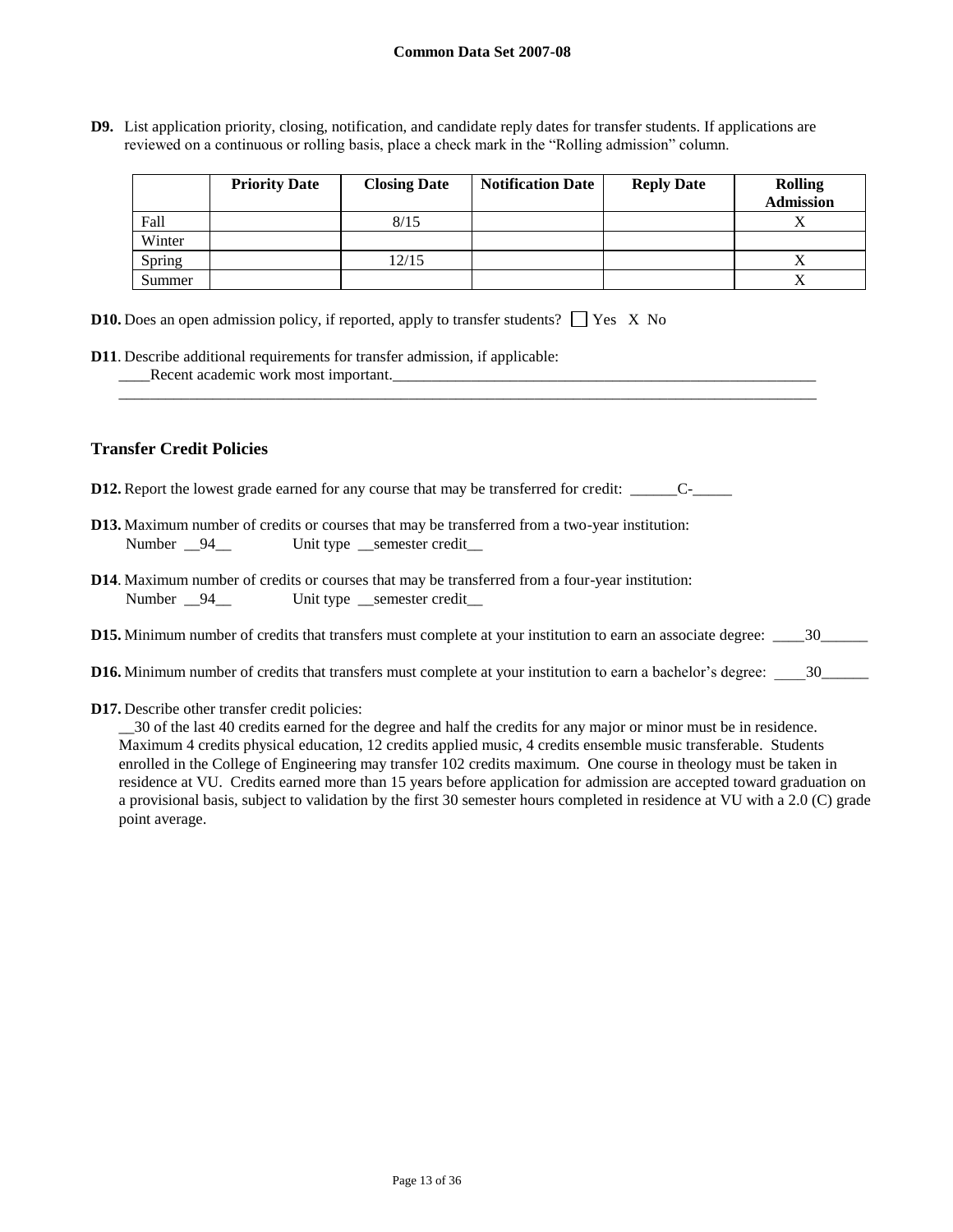# **E. ACADEMIC OFFERINGS AND POLICIES**

**E1. Special study options:** Identify those programs available at your institution. Refer to the glossary for definitions.

- X Accelerated program X Honors program
- X Cooperative education program X Independent study
- X Cross-registration X Internships
- 
- 
- Dual enrollment X Study abroad
- X English as a Second Language (ESL) X Teacher certification program
- $X$  Exchange student program (domestic) Weekend college
- External degree program
- Other (specify):
- 
- 
- 
- X Distance learning X Liberal arts/career combination
- X Double major X Student-designed major
	-
	-
	-

## **E2. Has been removed from the CDS.**

## **E3. Areas in which all or most students are required to complete some course work prior to graduation:**

Arts/fine arts X Humanities Computer literacy Mathematics English (including composition) Philosophy X Foreign languages X Sciences (biological or physical) History X Social science X Other (describe):

Theology, Cultural Diversity, Valpo Core, Quantitative Analysis

**Library Collections: The CDS publishers will collect library data again when a new Academic Libraries Survey is in place.** 

# **F. STUDENT LIFE**

## **F1. Percentages of first-time, first-year (freshman) students and all degree-seeking undergraduates enrolled in fall 2007 who fit the following categories:**

|                                                                      | First-time, first-year<br>(freshman) students | Undergraduates  |
|----------------------------------------------------------------------|-----------------------------------------------|-----------------|
| Percent who are from out of state (exclude international/nonresident |                                               |                 |
| aliens from the numerator and denominator)                           | 65                                            | 63              |
| Percent of men who join fraternities                                 | $-27$                                         | $-23$           |
| Percent of women who join sororities                                 | 22                                            | $-19$           |
| Percent who live in college-owned, -operated, or -affiliated housing | 91                                            | $-70$           |
| Percent who live off campus or commute                               | - 9                                           | 30 <sup>2</sup> |
| Percent of students age 25 and older                                 | 0.1                                           | 3               |
| Average age of full-time students                                    | 18                                            | 20              |
| Average age of all students (full- and part-time)                    | 18_                                           | 20              |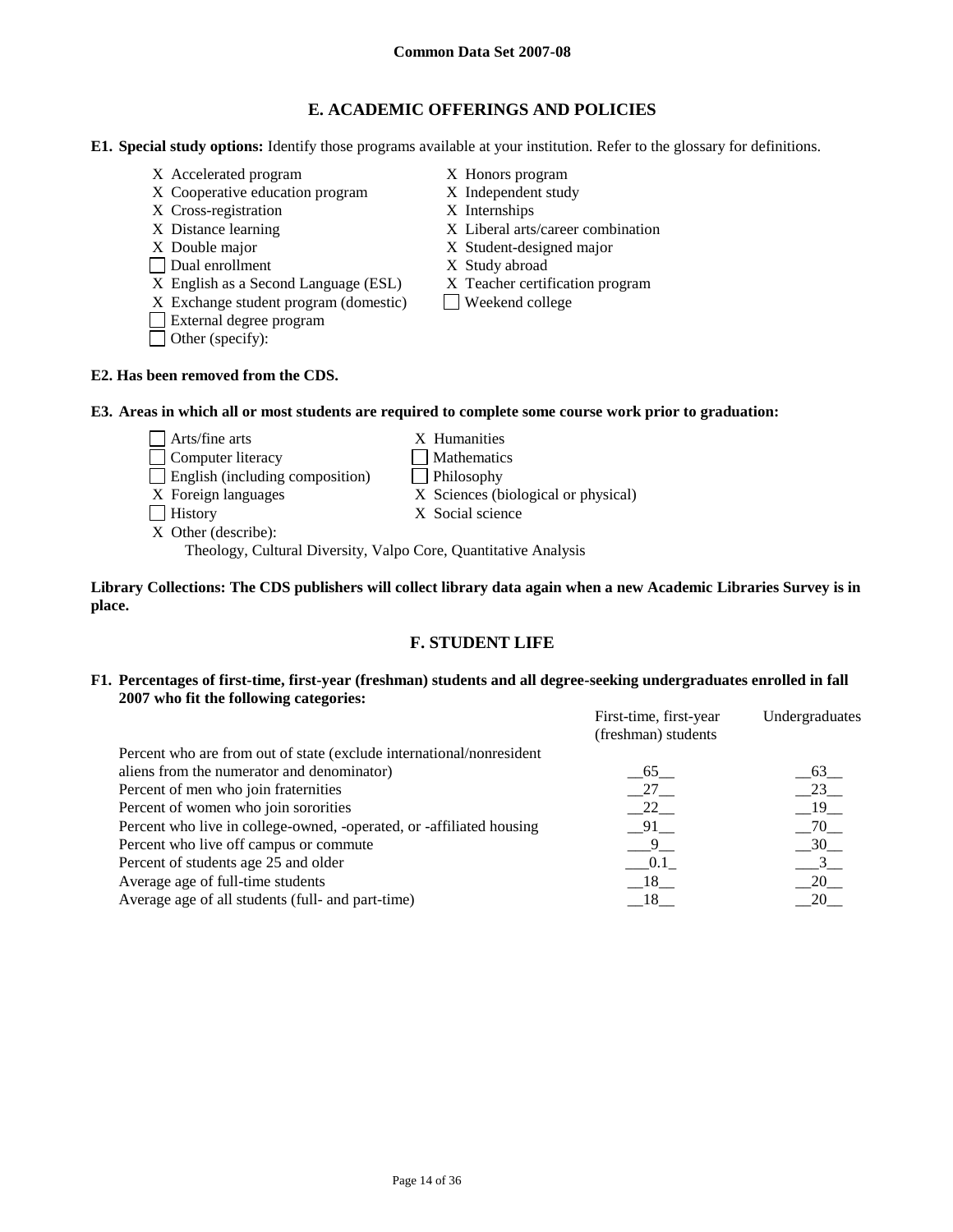| F2. Activities offered Identify those programs available at your institution. |  |
|-------------------------------------------------------------------------------|--|
|-------------------------------------------------------------------------------|--|

| X Campus Ministries<br>X Choral groups<br>X Concert band<br>X Dance<br>X Drama/theater<br>X International Student<br>Organization<br>X Jazz band | X Literary magazine X Radio station<br>Marching band<br>Model UN<br>X Music ensembles<br>X Musical theater<br>$\Box$ Opera<br>X Pep band | X Student government<br>X Student newspaper<br>$\Box$ Student-run film society<br>X Symphony orchestra<br>$\Box$ Television station<br>X Yearbook  |
|--------------------------------------------------------------------------------------------------------------------------------------------------|------------------------------------------------------------------------------------------------------------------------------------------|----------------------------------------------------------------------------------------------------------------------------------------------------|
| F3. ROTC (program offered in cooperation with Reserve Officers' Training Corps)                                                                  |                                                                                                                                          |                                                                                                                                                    |
| Army ROTC is offered:<br>$\Box$ On campus                                                                                                        |                                                                                                                                          | X At cooperating institution (name): __University of Notre Dame but some courses are held at the VU                                                |
| Naval ROTC is offered:<br>On campus<br>$\blacksquare$                                                                                            |                                                                                                                                          |                                                                                                                                                    |
| Air Force ROTC is offered:<br>$\Box$ On campus                                                                                                   |                                                                                                                                          | X At cooperating institution (name): _____University of Notre Dame but some courses are held at the VU                                             |
| institution.                                                                                                                                     |                                                                                                                                          | F4. Housing: Check all types of college-owned, -operated, or -affiliated housing available for undergraduates at your                              |
| X Coed dorms<br>Men's dorms<br>X Women's dorms<br>Apartments for married students<br>X Apartments for single students                            |                                                                                                                                          | Special housing for disabled students<br>Special housing for international students<br>X Fraternity/sorority housing<br>$\Box$ Cooperative housing |

X Other housing options (specify): \_\_Residence Hall for German language students. \_\_\_\_\_\_\_\_\_\_\_\_\_\_\_\_\_\_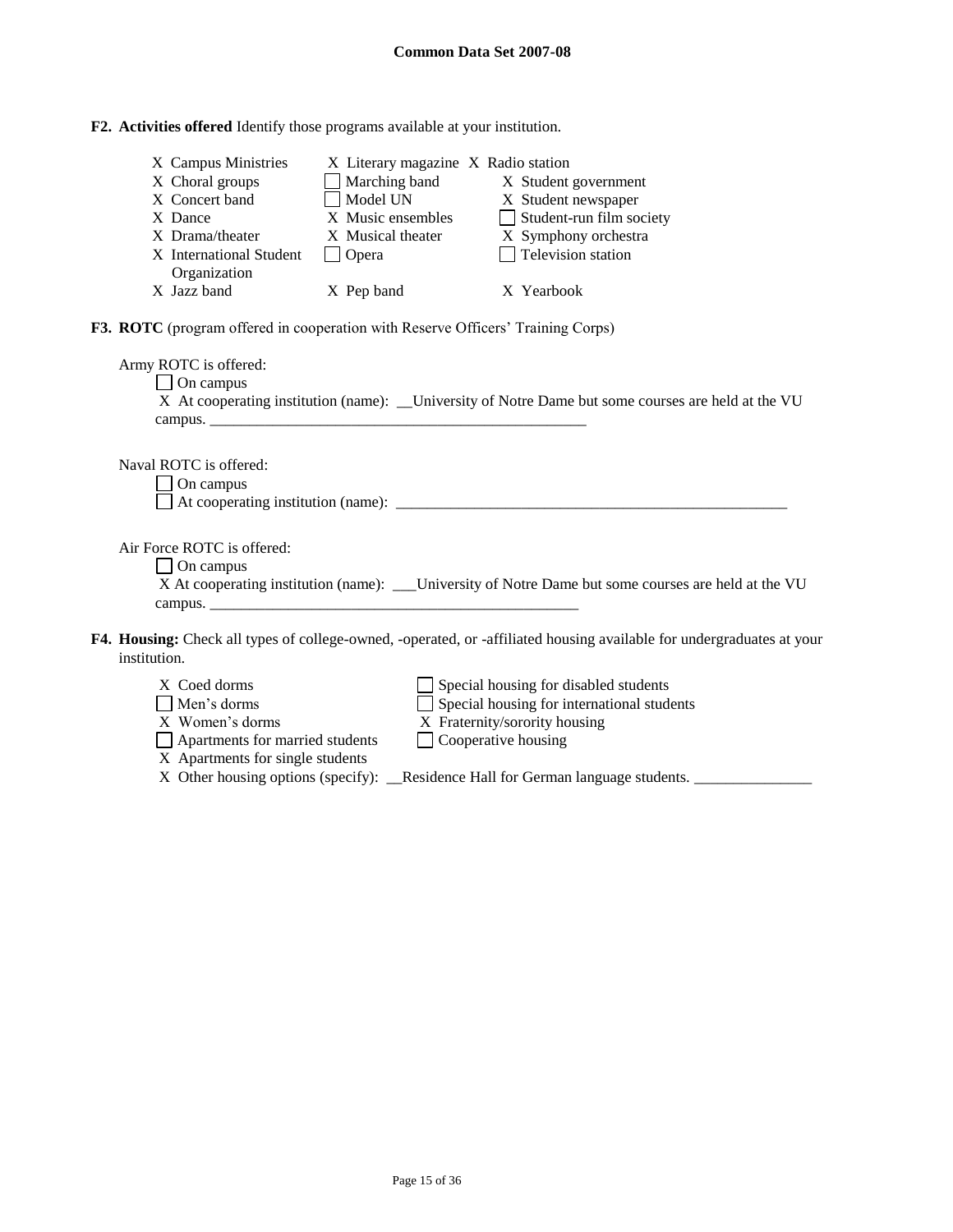# **G. ANNUAL EXPENSES**

## **Provide 2008-2009 academic year costs of attendance for the following categories that are applicable to your institution.**

Check here if your institution's 2008-2009 academic year costs of attendance are not available at this time and provide an approximate date (i.e., month/day) when your institution's final 2008-2009 academic year costs of attendance will be available: \_\_\_\_\_\_\_\_\_\_\_\_\_\_\_

### **G1. Undergraduate full-time tuition, required fees, room and board**

List the typical tuition, required fees, and room and board for a full-time undergraduate student for the FULL 2008-2009 academic year (30 semester hours or 45 quarter hours for institutions that derive annual tuition by multiplying credit hour cost by number of credits). A full academic year refers to the period of time generally extending from September to June; usually equated to two semesters, two trimesters, three quarters, or the period covered by a four-one-four plan. Room and board is defined as double occupancy and 19 meals per week or the maximum meal plan. **Required fees** include only charges that all full-time students must pay that are *not* included in tuition (e.g., registration, health, or activity fees.) Do *not* include optional fees (e.g., parking, laboratory use).

|                             | <b>FIRST-YEAR</b> | <b>UNDERGRADUATES</b> |
|-----------------------------|-------------------|-----------------------|
| PRIVATE INSTITUTION         | 26,070            | 26,070                |
| Tuition:                    |                   |                       |
| PUBLIC INSTITUTION          |                   |                       |
| Tuition:                    |                   |                       |
| In-district:                |                   |                       |
| In-state (out-of-district): |                   |                       |
| Out-of-state:               |                   |                       |
| NONRESIDENT ALIEN:          | 26,070            | 26,070                |
| Tuition:                    |                   |                       |
| <b>REQUIRED FEES:</b>       | 880               | 880                   |
| <b>ROOM AND BOARD:</b>      |                   |                       |
| (on-campus)                 |                   |                       |
| <b>ROOM ONLY:</b>           | 4,680             | 4,680                 |
| (on-campus)                 |                   |                       |
| <b>BOARD ONLY:</b>          | 2,940             | 2,940                 |
| (on-campus meal plan)       |                   |                       |

Comprehensive tuition and room and board fee (if your college cannot provide separate tuition and room and board fees):

Other: \_\_\_\_\_\_\_\_\_\_\_\_\_\_\_\_\_\_\_\_\_\_\_\_\_\_\_\_\_\_\_\_\_\_\_\_\_\_\_\_\_\_\_\_\_\_\_\_\_\_\_\_\_\_\_\_\_\_\_\_\_\_\_\_\_\_\_\_\_\_\_\_\_\_\_\_\_\_\_\_\_\_\_\_\_

| G2. Number of credits per term a student can take for the stated full-time tuition | 12 minimum | maximum |
|------------------------------------------------------------------------------------|------------|---------|
|------------------------------------------------------------------------------------|------------|---------|

**G3.** Do tuition and fees vary by year of study (e.g., sophomore, junior, senior)?  $\Box$  Yes X No

| G4. If tuition and fees vary by undergraduate instructional program, describe briefly: College of Engineering |  |  |
|---------------------------------------------------------------------------------------------------------------|--|--|
| students pay an additional fee of \$700. Nursing lab and test fee: beginning of sophomore year \$525.         |  |  |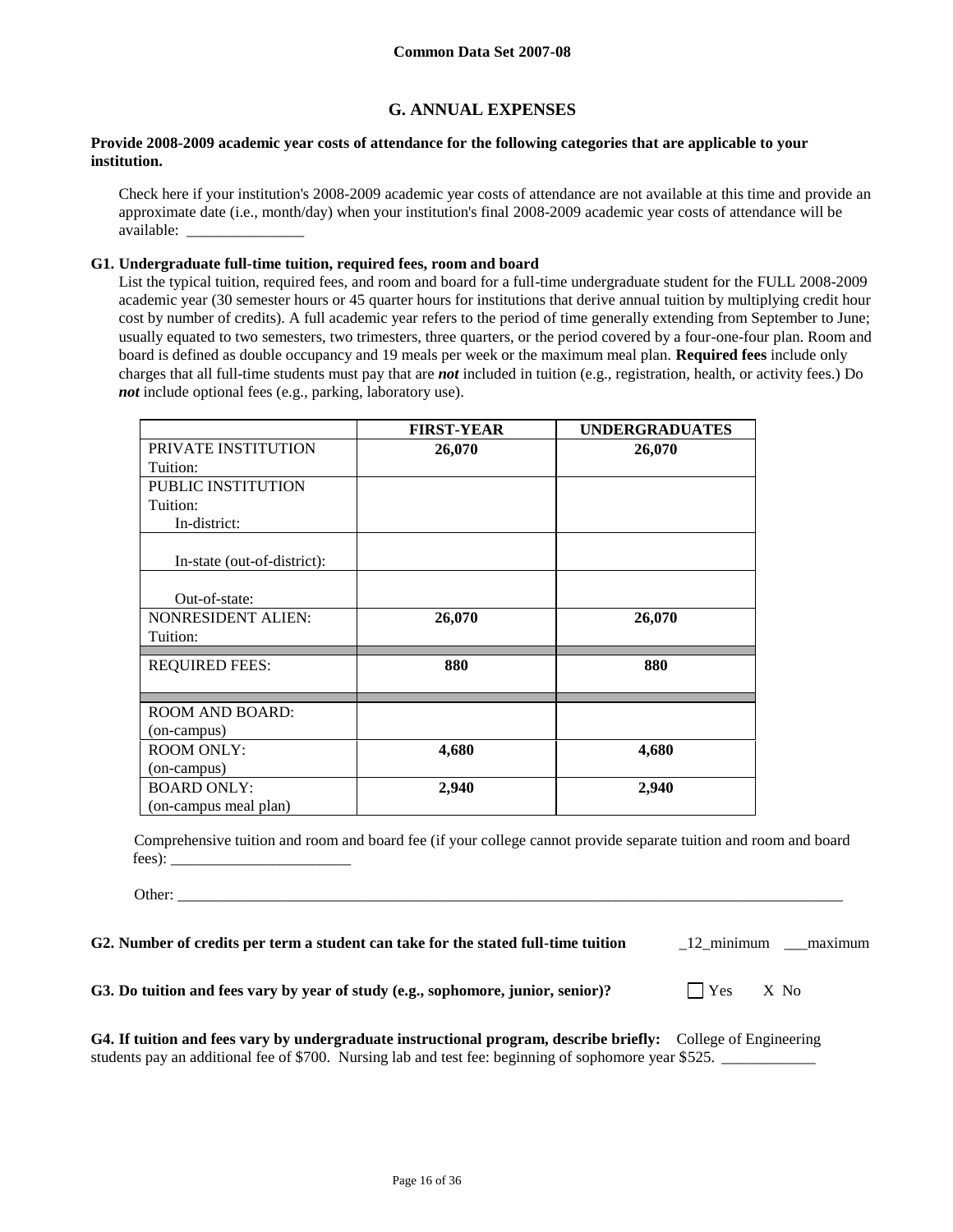# **G5. Provide the estimated expenses for a typical full-time undergraduate student:**

|                                                                                                                                            | <b>Residents</b> | <b>Commuters</b><br>(living at home) | <b>Commuters</b><br>(not living at home) |
|--------------------------------------------------------------------------------------------------------------------------------------------|------------------|--------------------------------------|------------------------------------------|
| Books and supplies:                                                                                                                        | 1,200            | 1,200                                | 1,200                                    |
| Room only:                                                                                                                                 |                  | 0                                    | 4,680                                    |
| Board only:                                                                                                                                |                  | 2,000                                | 2,000                                    |
| <b>Room and board total (if</b><br>your college cannot provide<br>separate room and board<br>figures for commuters not<br>living at home): |                  |                                      |                                          |
| Transportation:                                                                                                                            | 750              | 750                                  | 750                                      |
| Other expenses:                                                                                                                            | 890              | 890                                  | 890                                      |

# **G6. Undergraduate per-credit-hour charges (tuition only):**

| <b>PRIVATE INSTITUTIONS:</b>        | 1,205 |
|-------------------------------------|-------|
| PUBLIC INSTITUTIONS<br>In-district: |       |
| In-state (out-of-district):         |       |
| Out-of-state:                       |       |
| <b>NONRESIDENT ALIENS:</b>          | 1,205 |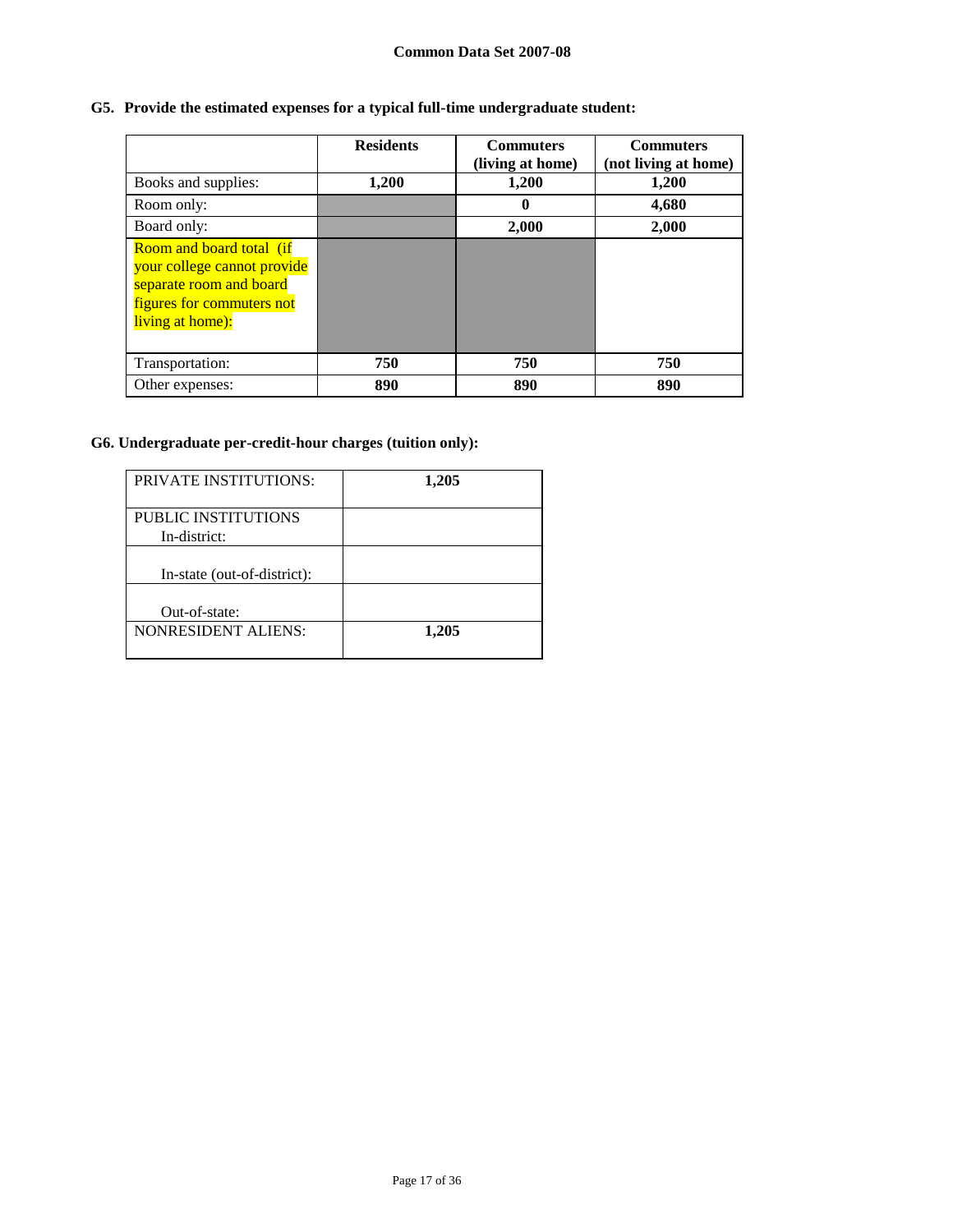# **H. FINANCIAL AID**

# **Please refer to the following financial aid definitions when completing Section H.**

**Awarded aid:** The dollar amounts offered to financial aid applicants.

**Financial aid applicant:** Any applicant who submits **any one of** the institutionally required financial aid applications/forms, such as the FAFSA.

**Indebtedness:** Aggregate dollar amount borrowed through any loan program (federal, state, subsidized, unsubsidized, private, etc.; excluding parent loans) while the student was enrolled at an institution. Student loans co-signed by a parent are assumed to be the responsibility of the student and **should** be included.

**Institutional scholarships and grants**: Endowed scholarships, annual gifts and tuition funded grants for which the institution determines the recipient.

**Financial need:** As determined by your institution using the federal methodology and/or your institution's own standards.

**Need-based aid:** College-funded or college-administered award from institutional, state, federal, or other sources for which a student must have financial need to qualify. This includes both institutional and noninstitutional student aid (grants, jobs, and loans).

**Need-based scholarship or grant aid:** Scholarships and grants from institutional, state, federal, or other sources for which a student must have financial need to qualify.

**Need-based self-help aid:** Loans and jobs from institutional, state, federal, or other sources for which a student must demonstrate financial need to qualify.

**Non-need-based scholarship or grant aid:** Scholarships and grants, gifts, or merit-based aid from institutional, state, federal, or other sources (including unrestricted funds or gifts and endowment income) awarded solely on the basis of academic achievement, merit, or any other non-need-based reason. When reporting questions H1 and H2, non-need-based aid that is used to meet need should be counted as need-based aid.

**Note: Suggested order of precedence for counting non-need money as need-based:**

Non-need institutional grants Non-need tuition waivers Non-need athletic awards Non-need federal grants Non-need state grants Non-need outside grants Non-need student loans Non-need parent loans Non-need work

**Non-need-based self-help aid:** Loans and jobs from institutional, state, or other sources for which a student need not demonstrate financial need to qualify.

**External scholarships and grants:** Scholarships and grants received from outside (private) sources that students bring with them (e.g., Kiwanis, National Merit scholarships). The institution may process paperwork to receive the dollars, but it has no role in determining the recipient or the dollar amount awarded.

**Work study and employment**: Federal and state work study aid, and any employment packaged by your institution in financial aid awards.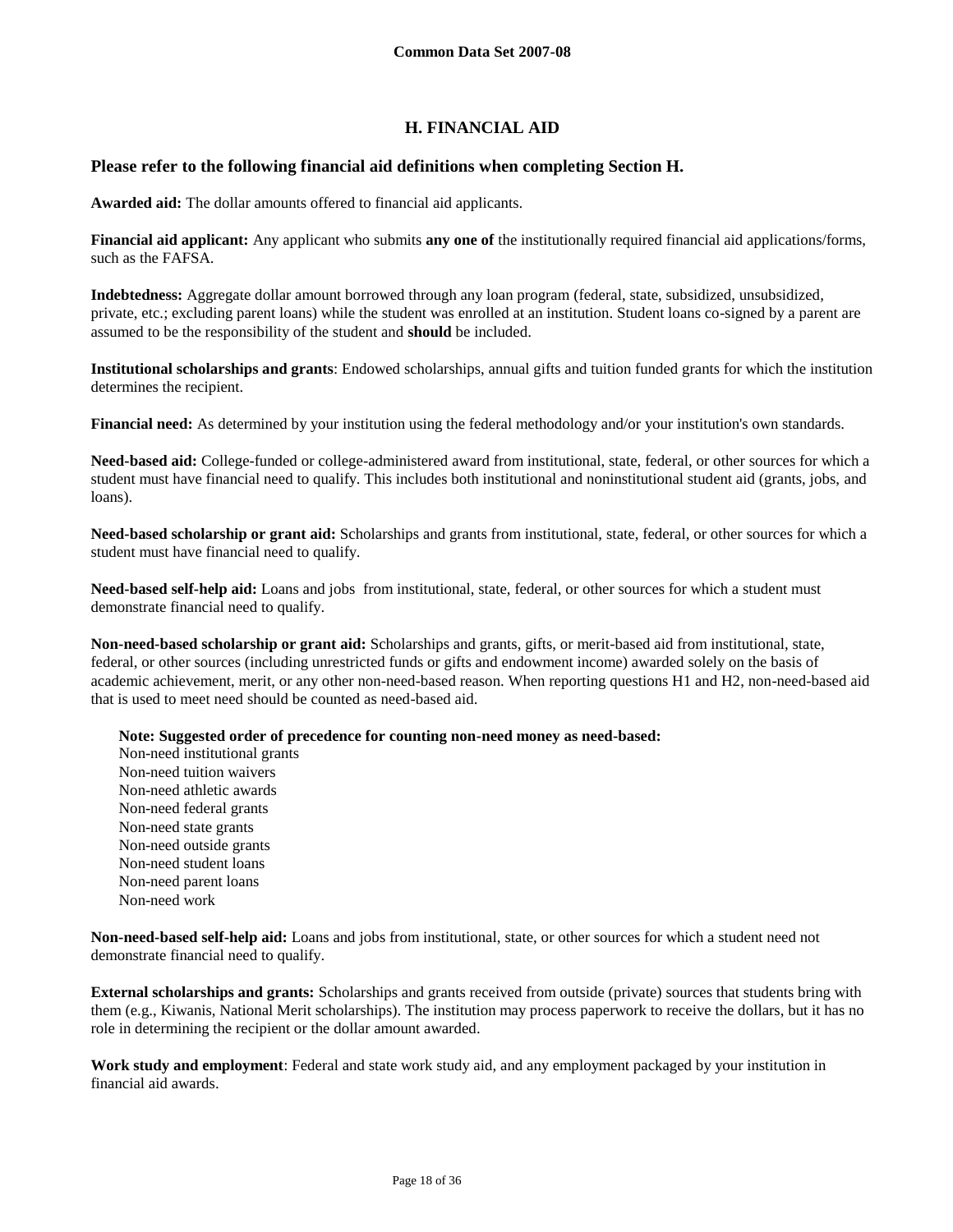## **Aid Awarded to Enrolled Undergraduates**

**H1.** Enter total dollar amounts **awarded** to enrolled full-time and less than full-time degree-seeking undergraduates **(using the same cohort reported in CDS Question B1, "total degree-seeking" undergraduates)** in the following categories. (Note: If the data being reported are final figures for the 2006-2007 academic year (see the next item below), use the 2006-2007 academic year's CDS Question B1 cohort.) Include aid awarded to international students (i.e., those not qualifying for federal aid). **Aid that is non-need-based but that was used to meet need should be reported in the need-based aid column. (For a suggested order of precedence in assigning categories of aid to cover need, see the entry for "non-need-based scholarship or grant aid" on the last page of the definitions section.)**

Indicate the academic year for which data are reported for **items H1**, **H2**, **H2A**, and **H6** below: X 2007-2008 estimated or 2006-2007 final

Which needs-analysis methodology does your institution use in awarding institutional aid? **(Formerly H3)** 

- \_\_\_ Federal methodology (FM)
- \_\_\_ Institutional methodology (IM)
- \_X\_ Both FM and IM

|                                                                                                                                                                                         | Need-based<br>(Include non-need-based | Non-need-based<br>(Exclude non-need-based |
|-----------------------------------------------------------------------------------------------------------------------------------------------------------------------------------------|---------------------------------------|-------------------------------------------|
|                                                                                                                                                                                         | aid use to meet need.)                | aid use to meet need.)                    |
|                                                                                                                                                                                         | \$                                    | \$                                        |
| <b>Scholarships/Grants</b>                                                                                                                                                              |                                       |                                           |
| Federal                                                                                                                                                                                 | \$2,730,000                           |                                           |
| State (i.e., all states, not only the state in<br>which your institution is located)                                                                                                    | \$2,900,000                           |                                           |
| Institutional: Endowed scholarships,<br>annual gifts and tuition funded grants,<br>awarded by the college, excluding athletic<br>aid and tuition waivers (which are<br>reported below). | \$19,305,000                          | \$6,435,000                               |
| Scholarships/grants from external sources<br>(e.g., Kiwanis, National Merit) not<br>awarded by the college                                                                              | \$1,500,000                           | \$500,000                                 |
| <b>Total Scholarships/Grants</b>                                                                                                                                                        | \$26,435,000                          | \$6,935,000                               |
| <b>Self-Help</b>                                                                                                                                                                        |                                       |                                           |
| Student loans from all sources (excluding                                                                                                                                               |                                       |                                           |
| parent loans)                                                                                                                                                                           | \$8,950,000                           | \$6,300,000                               |
| Federal Work-Study                                                                                                                                                                      | \$550,000                             |                                           |
| State and other (e.g., institutional) work-<br>study/employment (Note: Excludes Federal<br>Work-Study captured above.)                                                                  | \$200,000                             | \$700,000                                 |
| <b>Total Self-Help</b>                                                                                                                                                                  | \$9,700,000                           | \$7,000,000                               |
| <b>Parent Loans</b>                                                                                                                                                                     | \$0                                   | \$3,000,000                               |
| <b>Tuition Waivers</b><br>Note: Reporting is optional. Report tuition<br>waivers in this row if you choose to report<br>them. Do not report tuition waivers<br>elsewhere.               | \$1,300,000                           | \$300,000                                 |
| <b>Athletic Awards</b>                                                                                                                                                                  | \$1,100,000                           | \$1,600,000                               |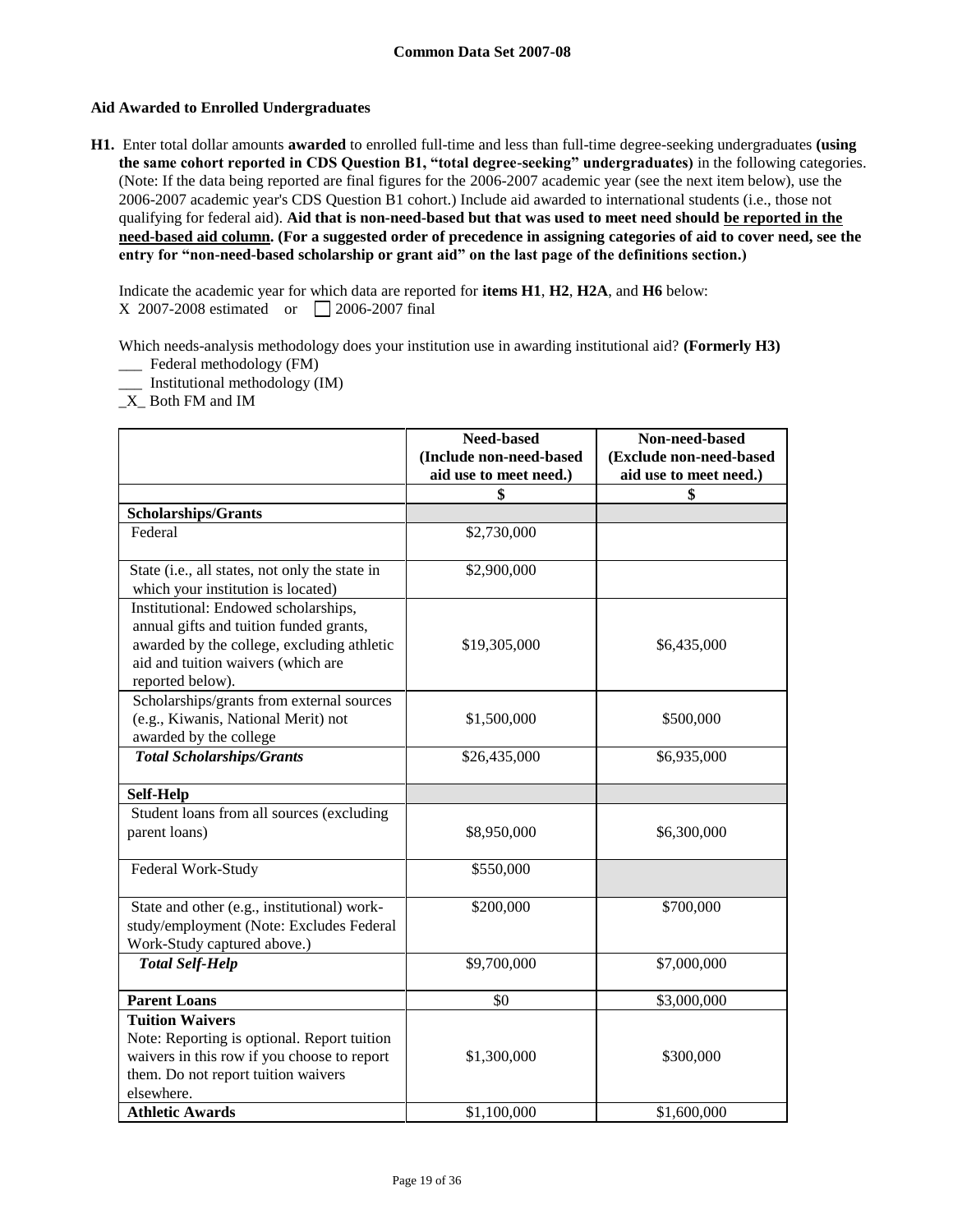**H2. Number of Enrolled Students Awarded Aid:** List the number of degree-seeking full-time and less-than-full-time undergraduates who applied for and were awarded financial aid from any source. **Aid that is non-need-based but that**  was used to meet need should be counted as need-based aid. Numbers should reflect the cohort awarded the dollars reported in H1. Note: In the chart below, students may be counted in more than one row, and full-time freshmen should also be counted as full-time undergraduates.

|                  |                                                                                                                                      | <b>First-time</b> | <b>Full-time</b> | <b>Less Than</b> |
|------------------|--------------------------------------------------------------------------------------------------------------------------------------|-------------------|------------------|------------------|
|                  |                                                                                                                                      | <b>Full-time</b>  | Undergrad        | <b>Full-time</b> |
|                  |                                                                                                                                      | Freshmen          | (Incl. Fresh)    | Undergrad        |
| a)               | Number of degree-seeking undergraduate students (CDS Item B1 if                                                                      | 713               | 2749             | 168              |
|                  | reporting on Fall 2007 cohort)                                                                                                       |                   |                  |                  |
| b)               | Number of students in line a who applied for need-based financial aid                                                                | 656               | 2261             | 77               |
| $\mathbf{c})$    | Number of students in line <b>b</b> who were determined to have financial need                                                       | 546               | 1930             | 61               |
| $\rm d$          | Number of students in line c who were awarded any financial aid                                                                      | 546               | 1921             | 53               |
| e)               | Number of students in line d who were awarded any need-based<br>scholarship or grant aid                                             | 543               | 1878             | 33               |
| f)               | Number of students in line d who were awarded any need-based self-help<br>aid                                                        | 433               | 1561             | 47               |
| g)               | Number of students in line <b>d</b> who were awarded any non-need-based<br>scholarship or grant aid                                  | 84                | 250              | $\theta$         |
| h)               | Number of students in line d whose need was fully met (exclude PLUS                                                                  | 154               | 575              | 6                |
|                  | loans, unsubsidized loans, and private alternative loans)                                                                            |                   |                  |                  |
| $\mathbf{i}$     | On average, the percentage of need that was met of students who were                                                                 |                   |                  |                  |
|                  | awarded any need-based aid. Exclude any aid that was awarded in excess                                                               |                   |                  |                  |
|                  | of need as well as any resources that were awarded to replace EFC (PLUS<br>loans, unsubsidized loans, and private alternative loans) | 84.2%             | 83.1%            | 50.0%            |
| $\mathbf{j}$     | The average financial aid package of those in line d. Exclude any                                                                    |                   |                  |                  |
|                  | resources that were awarded to replace EFC (PLUS loans, unsubsidized                                                                 | \$19,785          |                  |                  |
|                  | loans, and private alternative loans)                                                                                                |                   | \$19,382         | \$7,069          |
| $\bf k)$         | Average need-based scholarship or grant award of those in line e                                                                     |                   |                  |                  |
|                  |                                                                                                                                      | \$16,502          | \$15,080         | \$4,311          |
| $\left( \right)$ | Average need-based self-help award (excluding PLUS loans,                                                                            |                   |                  |                  |
|                  | unsubsidized loans, and private alternative loans) of those in line f                                                                | \$5,705           | \$6,003          | \$3,982          |
| m)               | Average need-based loan (excluding PLUS loans, unsubsidized loans,                                                                   |                   |                  |                  |
|                  | and private alternative loans) of those in line f who were awarded a need-                                                           |                   |                  |                  |
|                  | based loan                                                                                                                           | \$5,441           | \$5,607          | \$5,552          |

**H2A. Number of Enrolled Students Awarded Non-need-based Scholarships and Grants:** List the number of degreeseeking full-time and less-than-full-time undergraduates who had no financial need and who were awarded institutional non-need-based scholarship or grant aid. Numbers should reflect the cohort awarded the dollars reported in H1. Note: In the chart below, students may be counted in more than one row, and full-time freshmen should also be counted as full-time undergraduates.

|          |                                                                          | <b>First-time</b><br><b>Full-time</b> | <b>Full-time</b><br>Undergrad | <b>Less Than</b><br><b>Full-time</b> |
|----------|--------------------------------------------------------------------------|---------------------------------------|-------------------------------|--------------------------------------|
|          |                                                                          | Freshmen                              | (Incl. Fresh)                 | Undergrad                            |
| n)       | Number of students in line a who had no financial need and who were      |                                       |                               |                                      |
|          | awarded institutional non-need-based scholarship or grant aid (exclude   | 137                                   | 636                           |                                      |
|          | those who were awarded athletic awards and tuition benefits)             |                                       |                               |                                      |
| $\Omega$ | Average dollar amount of institutional non-need-based scholarship and    |                                       |                               |                                      |
|          | grant aid awarded to students in line <b>n</b>                           | \$9,417                               | \$8,745                       | \$2,828                              |
| p)       | Number of students in line a who were awarded an institutional non-need- | 15                                    | 84                            | $\mathfrak{D}$                       |
|          | based athletic scholarship or grant                                      |                                       |                               |                                      |
| q)       | Average dollar amount of institutional non-need-based athletic           |                                       |                               |                                      |
|          | scholarships and grants awarded to students in line <b>p</b>             | \$16,103                              | \$16,959                      | \$20,192                             |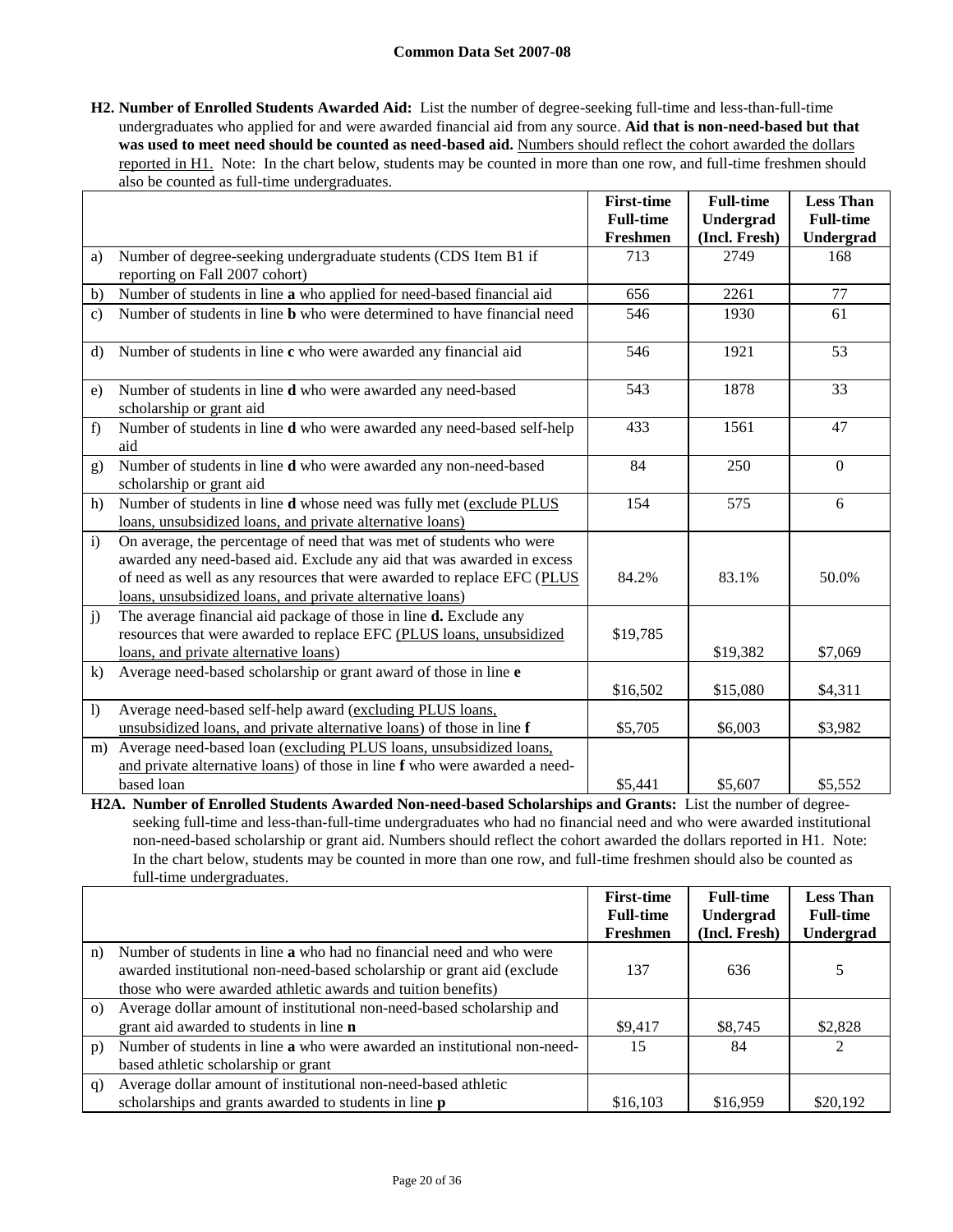**Note:** These are the graduates and loan types to include and exclude in order to fill out CDS H4, H4a, H5 and H5a.

Include:

- \* 2007 undergraduate class who graduated between July 1, 2006 and June 30, 2007 who started at your institution as firsttime students and received a bachelor's degree between July 1, 2006 and June 30, 2007.
- \* only loans made to students who borrowed while enrolled at your institution.
- \* co-signed loans.

Exclude:

- \* those who transferred in.
- \* money borrowed at other institutions.

H4. Provide the percentage of the class (defined above) who borrowed at any time through any loan programs (institutional, state, Federal Perkins, Federal Stafford Subsidized and Unsubsidized, private loans that were certified by your institution, etc.; exclude parent loans). Include both Federal Direct Student Loans and Federal Family Education Loans. \_\_\_73\_\_\_%

H4a. Provide the percentage of the class (defined above) who borrowed at any time through federal loan programs--Federal Perkins, Federal Stafford Subsidized and Unsubsidized. Include both Federal Direct Student Loans and Federal Family Education Loans. NOTE: exclude all institutional, state, private alternative loans and parent loans. \_72\_%

H5. Report the average per-borrower cumulative undergraduate indebtedness of those in line H4. \$\_\_26,259\_\_

H5a. Report the average per-borrower cumulative undergraduate indebtedness through federal loan programs--Federal Perkins, Federal Stafford Subsidized and Unsubsidized. Include both Federal Direct Student Loans and Federal Family Education Loans. These are listed in line H4a. NOTE: exclude all institutional, state, private alternative loans and exclude parent loans.

 $$20,437$ 

**Aid to Undergraduate Degree-seeking Nonresident Aliens** (Note: Report numbers and dollar amounts for the same academic year checked in item H1.)

**H6.** Indicate your institution's policy regarding institutional scholarship and grant aid for undergraduate degree-seeking nonresident aliens:



Institutional need-based scholarship or grant aid is available

- X Institutional non-need-based scholarship or grant aid is available
- $\Box$ Institutional scholarship and grant aid is not available

If institutional financial aid is available for undergraduate degree-seeking nonresident aliens, provide the number of undergraduate degree-seeking nonresident aliens who were awarded need-based or non-need-based aid: \_\_23\_\_

Average dollar amount of institutional financial aid awarded to undergraduate degree-seeking nonresident aliens:  $$ -15,046$ 

Total dollar amount of institutional financial aid awarded to undergraduate degree-seeking nonresident aliens: \$ \_\_346,030\_

**H7.** Check off all financial aid forms nonresident alien first-year financial aid applicants must submit:

- Institution's own financial aid form
- CSS/Financial Aid PROFILE
- International Student's Financial Aid Application
- X International Student's Certification of Finances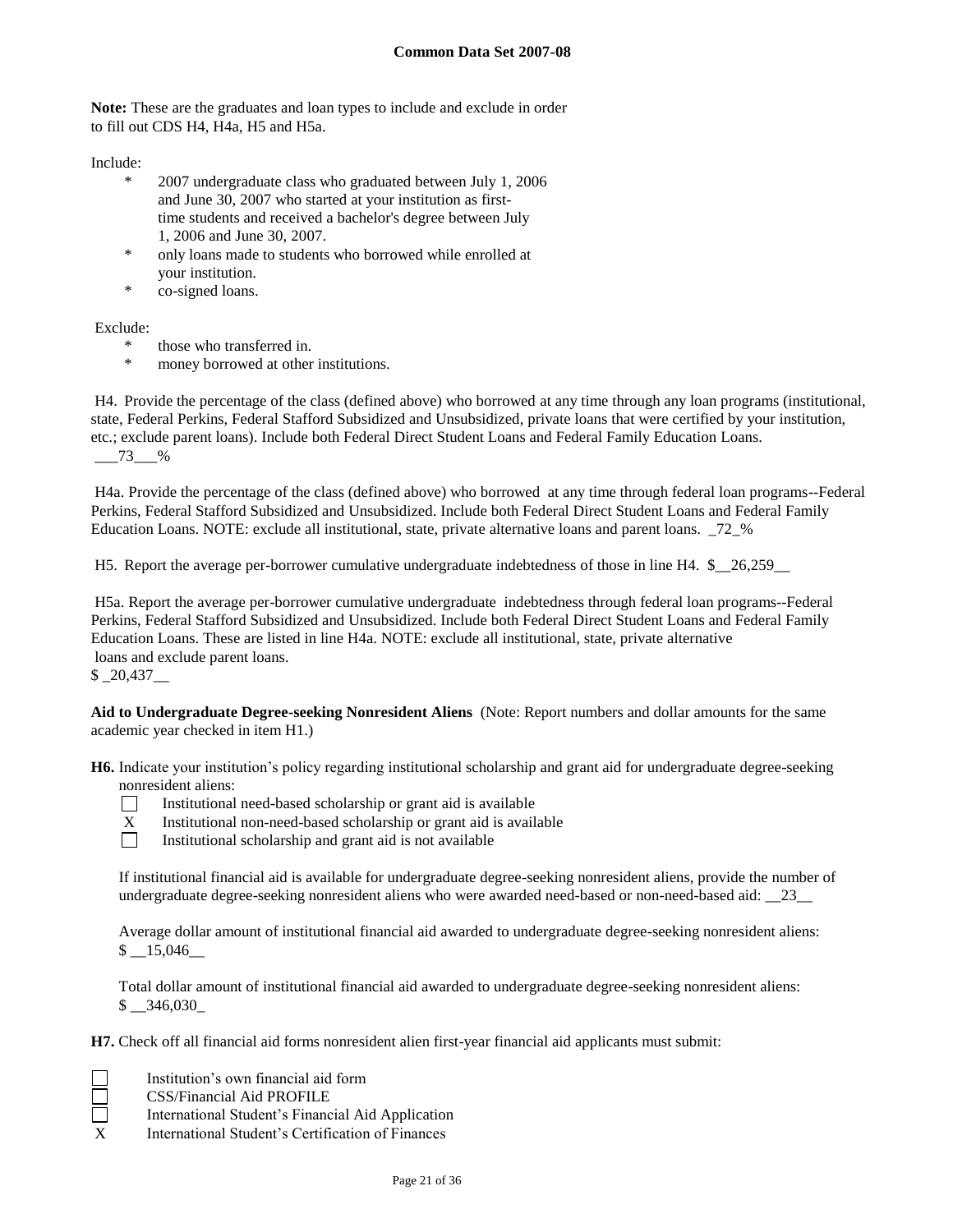$\Box$ Other: \_\_\_\_\_\_\_\_\_\_\_\_\_\_\_\_\_\_\_\_\_\_\_\_\_\_\_\_\_\_\_\_\_\_\_\_\_\_\_\_\_\_\_\_\_\_\_\_\_\_\_\_\_\_\_\_\_\_\_\_\_\_\_

# **Process for First-Year/Freshman Students**

**H8.** Check off all financial aid forms domestic first-year (freshman) financial aid applicants must submit:

| X | <b>FAFSA</b>                         |
|---|--------------------------------------|
|   | Institution's own financial aid form |
|   | CSS/Financial Aid PROFILE            |
|   | State aid form                       |
|   | <b>Noncustodial PROFILE</b>          |
|   | Business/Farm Supplement             |
|   | Other:                               |

**H9.** Indicate filing dates for first-year (freshman) students:

Priority date for filing required financial aid forms: \_\_\_03/01\_\_\_\_ Deadline for filing required financial aid forms: \_\_\_\_\_\_\_\_\_\_\_\_\_\_\_\_\_\_\_\_\_\_\_\_\_\_\_\_\_\_\_ No deadline for filing required forms (applications processed on a rolling basis): \_\_\_\_\_\_\_\_\_\_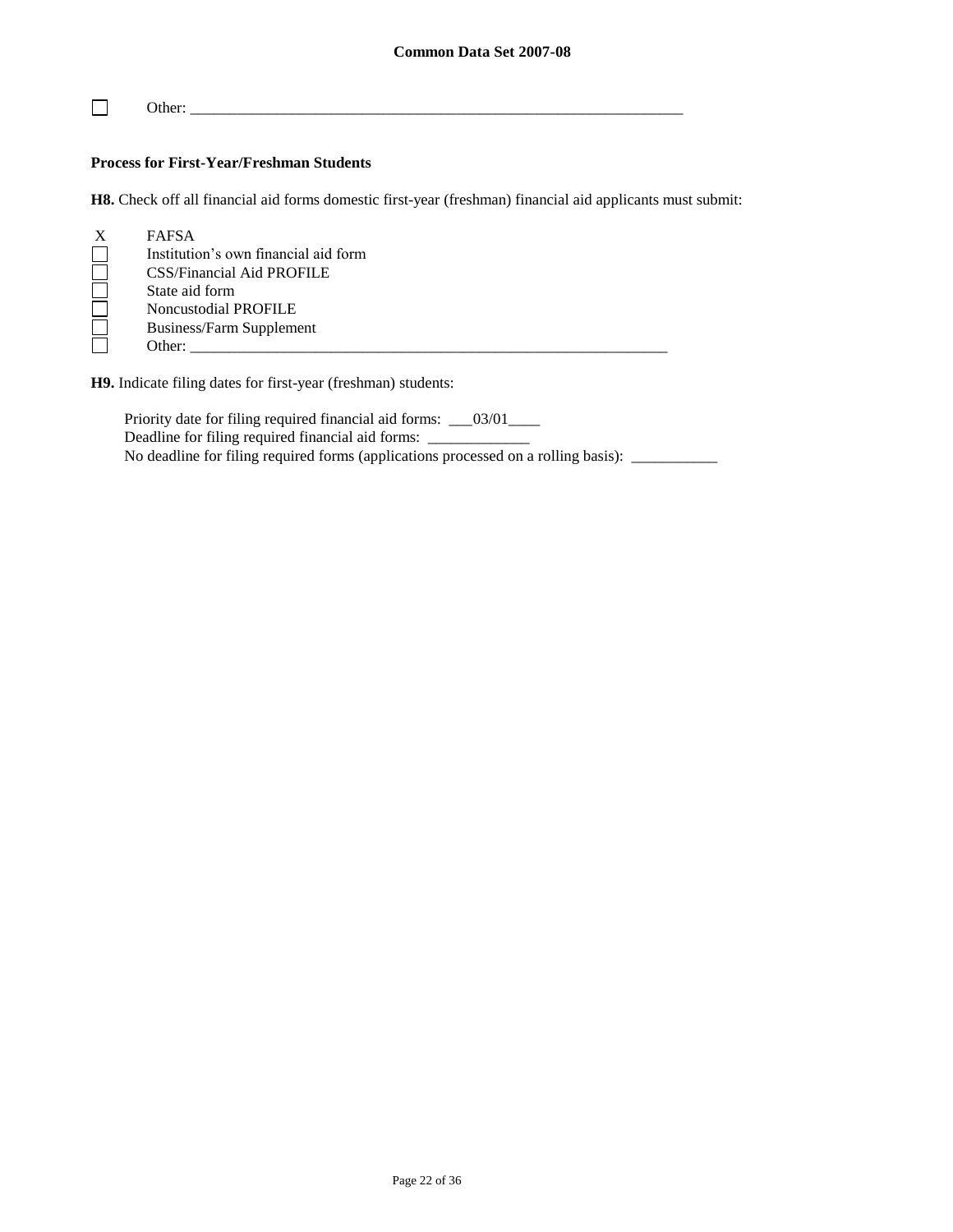**H10.** Indicate notification dates for first-year (freshman) students (answer a or b):

- a.) Students notified on or about (date): \_\_\_\_\_\_\_\_\_\_\_\_\_
- b.) Students notified on a rolling basis: **yes** If yes, starting date: \_\_03/01\_\_

### **H11.** Indicate reply dates:

Students must reply by (date): \_\_\_05/01\_\_\_\_\_ or within \_\_\_\_\_\_\_ weeks of notification.

## **Types of Aid Available**

Please check off all types of aid available to undergraduates at your institution:

**H12.** Loans

## FEDERAL DIRECT STUDENT LOAN PROGRAM (DIRECT LOAN)

- X Direct Subsidized Stafford Loans
- X Direct Unsubsidized Stafford Loans
- X Direct PLUS Loans

## FEDERAL FAMILY EDUCATION LOAN PROGRAM (FFEL)

- FFEL Subsidized Stafford Loans
- $\Box$ FFEL Unsubsidized Stafford Loans
- FFEL PLUS Loans
- X Federal Perkins Loans
- Federal Nursing Loans
- $\Box$ State Loans
- X College/university loans from institutional funds
- Other (specify):  $\Box$

**H13.** Scholarships and Grants

NEED-BASED:

- X Federal Pell
- X SEOG
- X State scholarships/grants
- X Private scholarships<br>X College/university sc<br>United Negro College
- X College/university scholarship or grant aid from institutional funds
- United Negro College Fund
- ñ Federal Nursing Scholarship
- Other (specify):  $\Box$

**H14.** Check off criteria used in awarding institutional aid. Check all that apply.

| Non-need | <b>Need-based</b> |                    | Non-need | <b>Need-based</b> |                          |
|----------|-------------------|--------------------|----------|-------------------|--------------------------|
| X        |                   | Academics          |          |                   | Leadership               |
|          |                   | Alumni affiliation |          |                   | Minority status          |
| X        |                   | Art                |          |                   | Music/drama              |
| X        |                   | Athletics          |          | Χ                 | Religious affiliation    |
|          |                   | Job skills         |          | Χ                 | State/district residency |
|          |                   | <b>ROTC</b>        |          |                   |                          |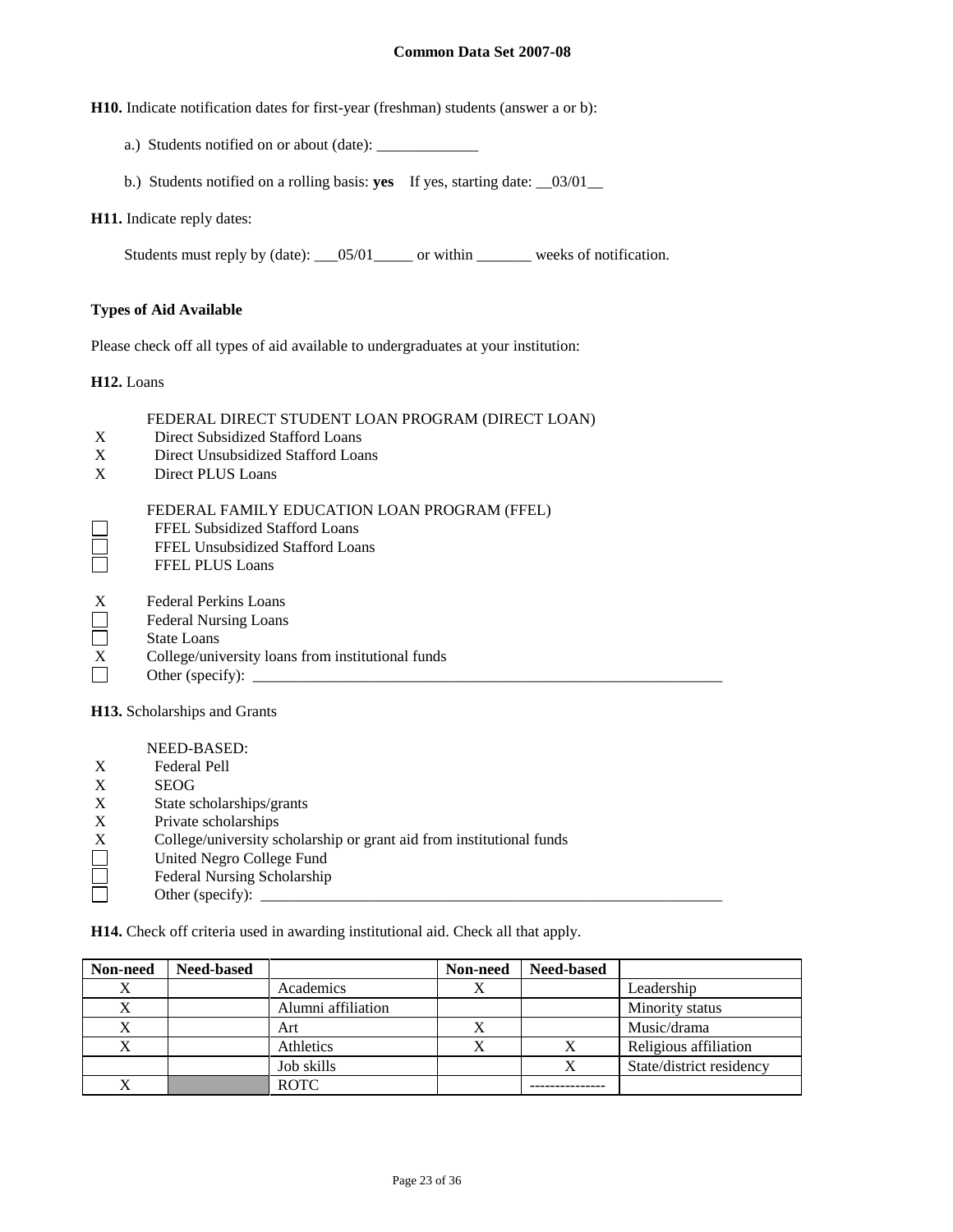# **I. INSTRUCTIONAL FACULTY AND CLASS SIZE**

## **I-1. Please report the number of instructional faculty members in each category for fall 2007. Include faculty who are on your institution's payroll on the census date your institution uses for IPEDS/AAUP.**

The following definition of full-time instructional faculty is used by the American Association of University Professors (AAUP) in its annual Faculty Compensation Survey (the part time definitions are not used by AAUP). Instructional Faculty is defined as those members of the instructional-research staff whose major regular assignment is instruction, including those with released time for research. Use the chart below to determine inclusions and exclusions:

|                                                                                                                                                                                                                                             | Full-time | Part-time                                                                   |
|---------------------------------------------------------------------------------------------------------------------------------------------------------------------------------------------------------------------------------------------|-----------|-----------------------------------------------------------------------------|
| (a) instructional faculty in preclinical and clinical medicine, faculty<br>who are not paid (e.g., those who donate their services or are in the<br>military), or research-only faculty, post-doctoral fellows, or pre-<br>doctoral fellows | Exclude   | Include only if<br>they teach one or<br>more non-clinical<br>credit courses |
| (b) administrative officers with titles such as dean of students,<br>librarian, registrar, coach, and the like, even though they may devote<br>part of their time to classroom instruction and may have faculty<br>status                   | Exclude   | Include if they<br>teach one or more<br>non-clinical credit<br>courses      |
| (C) other administrators/staff who teach one or more non-clinical<br>credit courses even though they do not have faculty status                                                                                                             | Exclude   | Include                                                                     |
| (d) undergraduate or graduate students who assist in the instruction<br>of courses, but have titles such as teaching assistant, teaching<br>fellow, and the like                                                                            | Exclude   | Exclude                                                                     |
| (e) faculty on sabbatical or leave with pay                                                                                                                                                                                                 | Include   | Exclude                                                                     |
| (f) faculty on leave without pay                                                                                                                                                                                                            | Exclude   | Exclude                                                                     |
| (g) replacement faculty for faculty on sabbatical leave or leave with<br>pay                                                                                                                                                                | Exclude   | Include                                                                     |

*Full-time instructional faculty:* faculty employed on a full-time basis for instruction (including those with released time for research)

*Part-time instructional faculty:* Adjuncts and other instructors being paid solely for part-time classroom instruction. Also includes full-time faculty teaching less than two semesters, three quarters, two trimesters, or two four-month sessions. Employees who are not considered full-time instruction faculty but who teach one or more non-clinical credit courses may be counted as part-time faculty.

*Minority faculty*: includes faculty who designate themselves as black, non-Hispanic; American Indian or Alaskan native; Asian or Pacific Islander; or Hispanic.

*Doctorate*: includes such degrees as Doctor of Philosophy, Doctor of Education, Doctor of Juridical Science, and Doctor of Public Health in any field such as arts, sciences, education, engineering, business, and public administration.

*First-professional*: includes the fields of dentistry (DDS or DMD), medicine (MD), optometry (OD), osteopathic medicine (DO), pharmacy (DPharm or BPharm), podiatric medicine (DPM), veterinary medicine (DVM), chiropractic (DC or DCM), law (JD) and theological professions (MDiv, MHL).

*Terminal master's degree*: a master's degree that is considered the highest degree in a field: example, M. Arch ( in architecture) and MFA (master of fine arts in art or theater).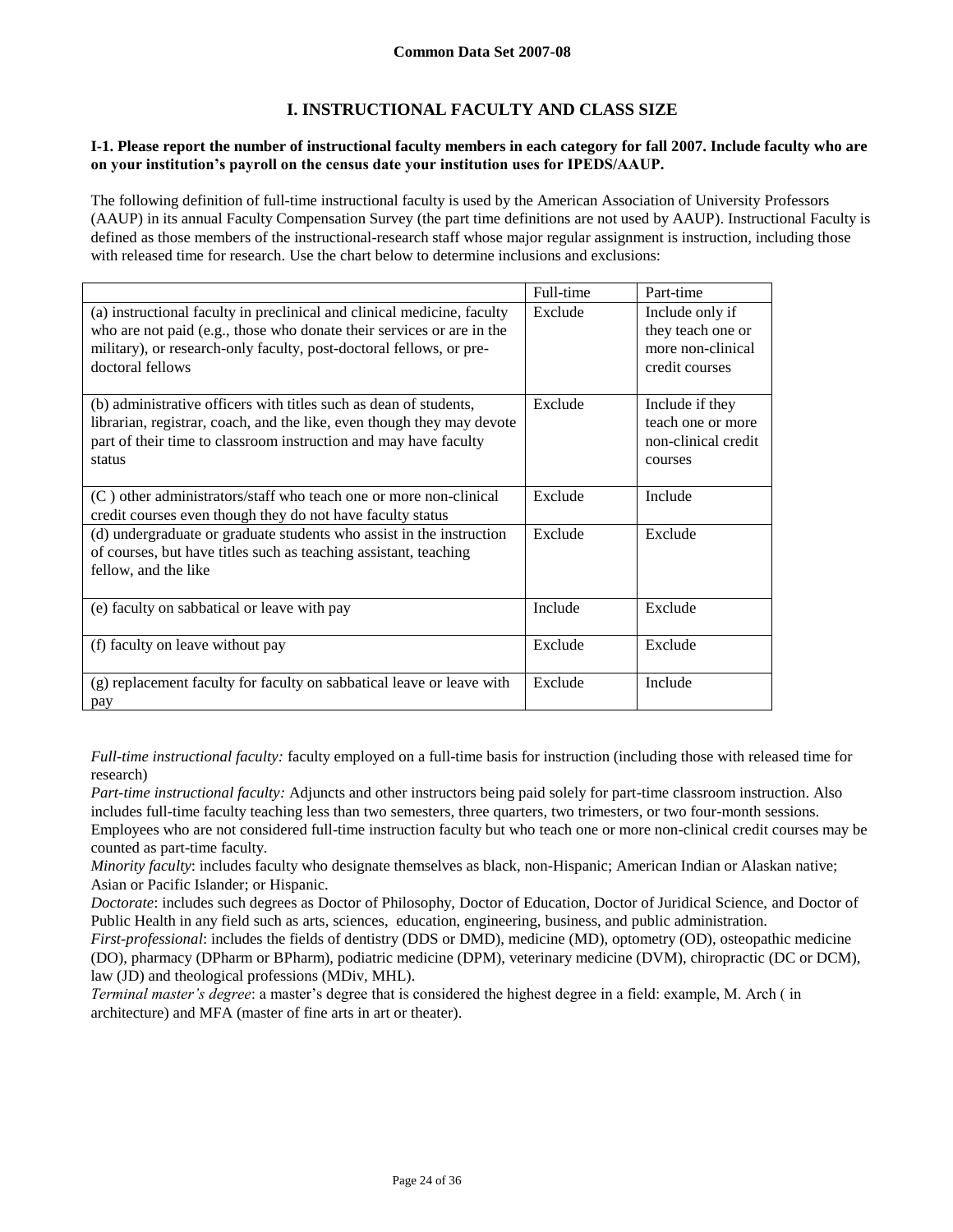|                                                     | <b>Full-time</b> | Part-time | <b>Total</b> |
|-----------------------------------------------------|------------------|-----------|--------------|
| Total number of instructional faculty<br>a.)        | 254              | 123       | 377          |
| Total number who are members of minority<br>b.      | 25               | 11        | 36           |
| groups                                              |                  |           |              |
| Total number who are women<br>c.                    | 86               | 67        | 153          |
| Total number who are men<br>d.                      | 168              | 56        | 224          |
| Total number who are nonresident aliens<br>$e$ .    | 8                | $\Omega$  | 8            |
| (international)                                     |                  |           |              |
| Total number with doctorate, first<br>$f_{\cdot}$ ) | 230              | 71        | 301          |
| professional, or other terminal degree              |                  |           |              |
| Total number whose highest degree is a<br>g.)       | 22               | 42        | 64           |
| master's but not a terminal master's                |                  |           |              |
| h.<br>Total number whose highest degree is a        | $\mathfrak{D}$   | 10        | 12           |
| bachelor's                                          |                  |           |              |
| Total number whose highest degree is<br>i.)         | $\theta$         | $\Omega$  | $\theta$     |
| unknown or other (Note: Items $f$ , $g$ , $h$ , and |                  |           |              |
| <b>i</b> must sum up to item <b>a</b> .)            |                  |           |              |
| j.) Total number in stand-alone                     | 31               | 18        | 49           |
| graduate/professional programs in which faculty     |                  |           |              |
| teach virtually only graduate-level students        |                  |           |              |

## **I-2. Student to Faculty Ratio**

Report the fall 2007 ratio of full-time equivalent students (full-time plus 1/3 part time) to full-time equivalent instructional faculty (full time plus 1/3 part time). In the ratio calculations, exclude both faculty and students in stand-alone graduate or professional programs such as medicine, law, veterinary, dentistry, social work, business, or public health in which faculty teach virtually only graduate level students. Do not count undergraduate or graduate student teaching assistants as faculty.

Fall 2007 Student to Faculty ratio: \_\_12\_\_ to 1 (based on \_3074\_ students and \_258\_ faculty).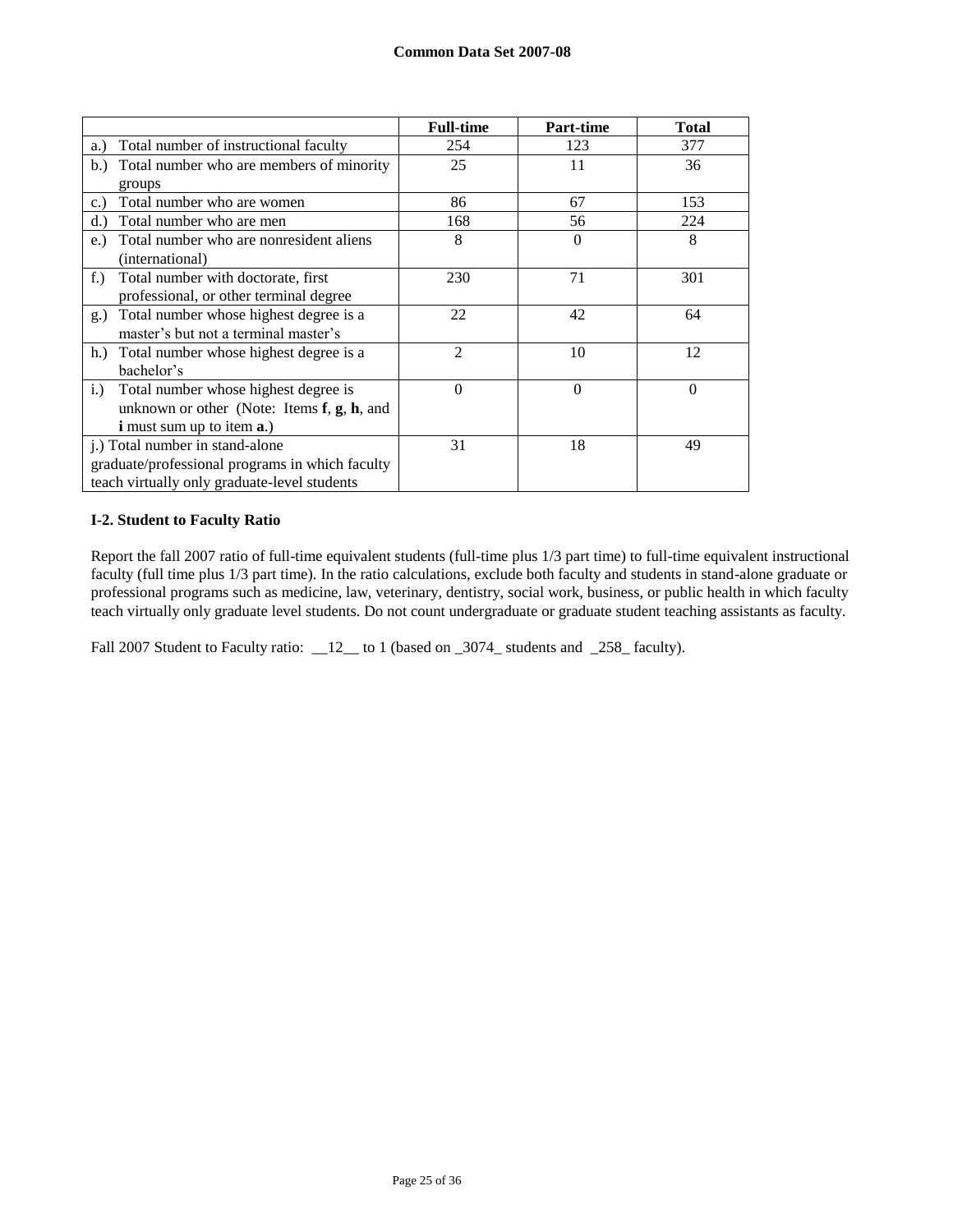## **I-3. Undergraduate Class Size**

**SECTIONS**

In the table below, please use the following definitions to report information about the size of classes and class sections offered in the fall 2007 term.

*Class Sections:* A class section is an organized course offered for credit, identified by discipline and number, meeting at a stated time or times in a classroom or similar setting, and not a subsection such as a laboratory or discussion session. Undergraduate class sections are defined as any sections in which at least one degree-seeking undergraduate student is enrolled for credit. Exclude distance learning classes and noncredit classes and individual instruction such as dissertation or thesis research, music instruction, or one-to-one readings. Exclude students in independent study, co-operative programs, internships, foreign language taped tutor sessions, practicums, and all students in one-on-one classes. Each class section should be counted only once and should not be duplicated because of course catalog cross-listings.

*Class Subsections:* A class subsection includes any subsection of a course, such as laboratory, recitation, and discussion subsections that are supplementary in nature and are scheduled to meet separately from the lecture portion of the course. Undergraduate subsections are defined as any subsections of courses in which degree-seeking undergraduate students enrolled for credit. As above, exclude noncredit classes and individual instruction such as dissertation or thesis research, music instruction, or one-to-one readings. Each class subsection should be counted only once and should not be duplicated because of cross-listings.

Using the above definitions, please report for each of the following class-size intervals the number of *class sections* and *class subsections* offered in fall 2007. For example, a lecture class with 800 students who met at another time in 40 separate labs with 20 students should be counted once in the "100+" column in the class section column and 40 times under the "20-29" column of the class subsections table.

|  |  | <b>Number of Class Sections with Undergraduates Enrolled</b> |  |
|--|--|--------------------------------------------------------------|--|
|  |  |                                                              |  |

| -                               |     |       |           |       |         |       |        |       |
|---------------------------------|-----|-------|-----------|-------|---------|-------|--------|-------|
|                                 | 2-9 | 10-19 | $20-29$   | 30-39 | 40-49   | 50-99 | $100+$ | Total |
| <b>CLASS</b><br><b>SECTIONS</b> | 99  | 244   | 179       | 58    | 27      | 21    |        | 630   |
|                                 |     |       |           |       |         |       |        |       |
|                                 | 2-9 | 10-19 | $20 - 29$ | 30-39 | $40-49$ | 50-99 | $100+$ | Total |
| <b>CLASS SUB-</b>               | 35  | 42    | 41        |       |         |       |        | 120   |

#### **Undergraduate Class Size (provide numbers)**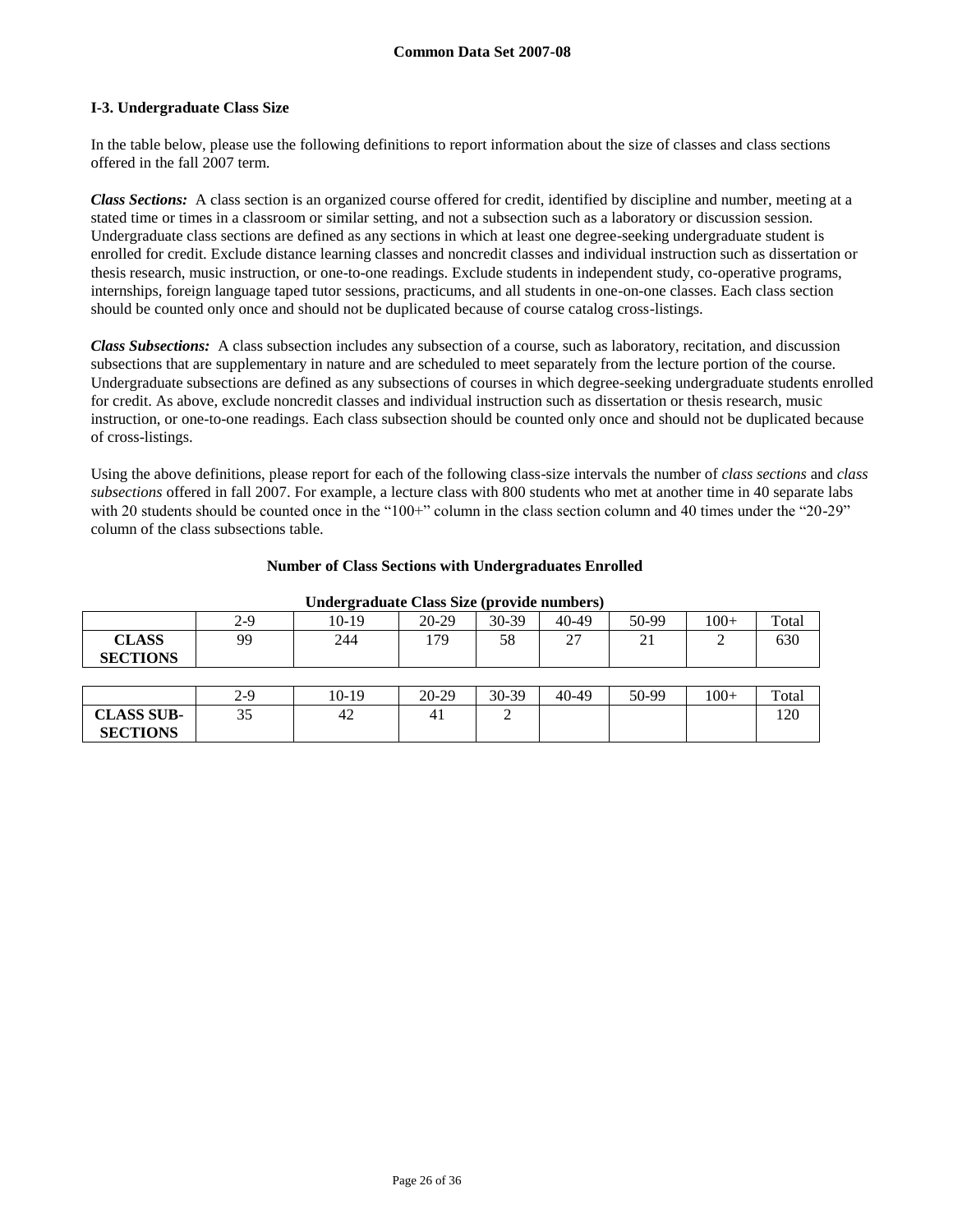# **J. Disciplinary areas of DEGREES CONFERRED**

# **Degrees conferred between July 1, 2006 and June 30, 2007**

For each of the following discipline areas, provide the percentage of diplomas/certificates, associate, and bachelor's degrees awarded. To determine the percentage, use majors, not headcount (e.g., students with one degree but a double major will be represented twice). Calculate the percentage from your institution's IPEDS Completions by using the sum of 1<sup>st</sup> and 2<sup>nd</sup> majors for each CIP code as the numerator and the sum of the Grand Total by 1st Majors and the Grand Total by 2nd major as the denominator. If you prefer, you can compute the percentages using 1<sup>st</sup> majors only.

| Category                          | Diploma/            | <b>Associate</b> | <b>Bachelor's</b> | <b>CIP 2000</b>      |
|-----------------------------------|---------------------|------------------|-------------------|----------------------|
|                                   | <b>Certificates</b> |                  |                   | <b>Categories to</b> |
|                                   |                     |                  |                   | <b>Include</b>       |
| Agriculture                       |                     |                  |                   | 1                    |
| Natural resources/environmental   |                     |                  | 0.4               | 3                    |
| science                           |                     |                  |                   |                      |
| Architecture                      |                     |                  |                   | 4                    |
| Area and ethnic studies           |                     |                  | 0.8               | 5                    |
| Communications/journalism         |                     | 20               | $\overline{5.1}$  | 9                    |
| Communication technologies        |                     |                  |                   | 10                   |
| Computer and information          |                     |                  | 0.7               | 11                   |
| sciences                          |                     |                  |                   |                      |
| Personal and culinary services    |                     |                  |                   | 12                   |
| Education                         |                     | 60               | 7.4               | 13                   |
| Engineering                       |                     |                  | 8.8               | 14                   |
| Engineering technologies          |                     |                  |                   | 15                   |
| Foreign languages and literature  |                     |                  | 4.8               | 16                   |
| Family and consumer sciences      |                     |                  |                   | 19                   |
| Law/legal studies                 |                     |                  |                   | $\overline{22}$      |
| English                           |                     |                  | 3.7               | 23                   |
| Liberal arts/general studies      |                     | 20               | 0.8               | 24                   |
| Library science                   |                     |                  |                   | $\overline{25}$      |
| Biological/life sciences          |                     |                  | 4.2               | 26                   |
| Mathematics                       |                     |                  | 1.6               | 27                   |
| Military science and technologies |                     |                  |                   | 29                   |
| Interdisciplinary studies         |                     |                  | 2.6               | 30                   |
| Parks and recreation              |                     |                  | 1.8               | 31                   |
| Philosophy and religious studies  |                     |                  | 1.4               | $\overline{38}$      |
| Theology and religious vocations  |                     |                  | 2.5               | 39                   |
| Physical sciences                 |                     |                  | 7.7               | 40                   |
| Science technologies              |                     |                  |                   | $\overline{41}$      |
| Psychology                        |                     |                  | 5.0               | 42                   |
| Security and protective services  |                     |                  |                   | 43                   |
| Public administration and social  |                     |                  | 1.2               | 44                   |
| services                          |                     |                  |                   |                      |
| Social sciences                   |                     |                  | 9.8               | 45                   |
| Construction trades               |                     |                  |                   | 46                   |
| Mechanic and repair technologies  |                     |                  |                   | 47                   |
| Precision production              |                     |                  |                   | 48                   |
| Transportation and materials      |                     |                  |                   | 49                   |
| moving                            |                     |                  |                   |                      |
| Visual and performing arts        |                     |                  | 5.1               | 50                   |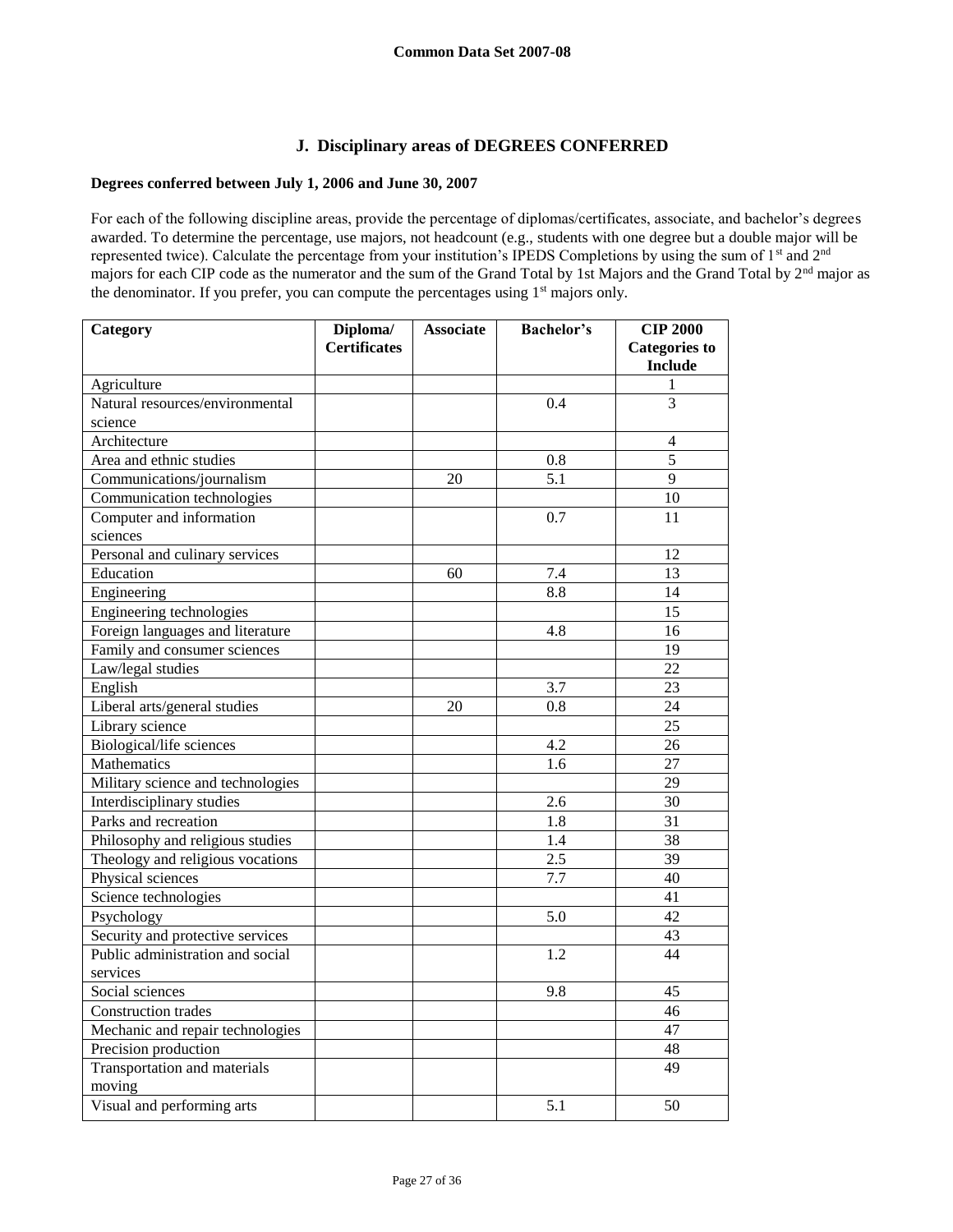| Health professions and related |      |      | 7.8  |    |
|--------------------------------|------|------|------|----|
| sciences                       |      |      |      |    |
| Business/marketing             |      |      | 14.0 | 52 |
| History                        |      |      | 2.8  | 54 |
| <b>Other</b>                   |      |      |      |    |
| <b>TOTAL</b>                   | 100% | 100% | 100% |    |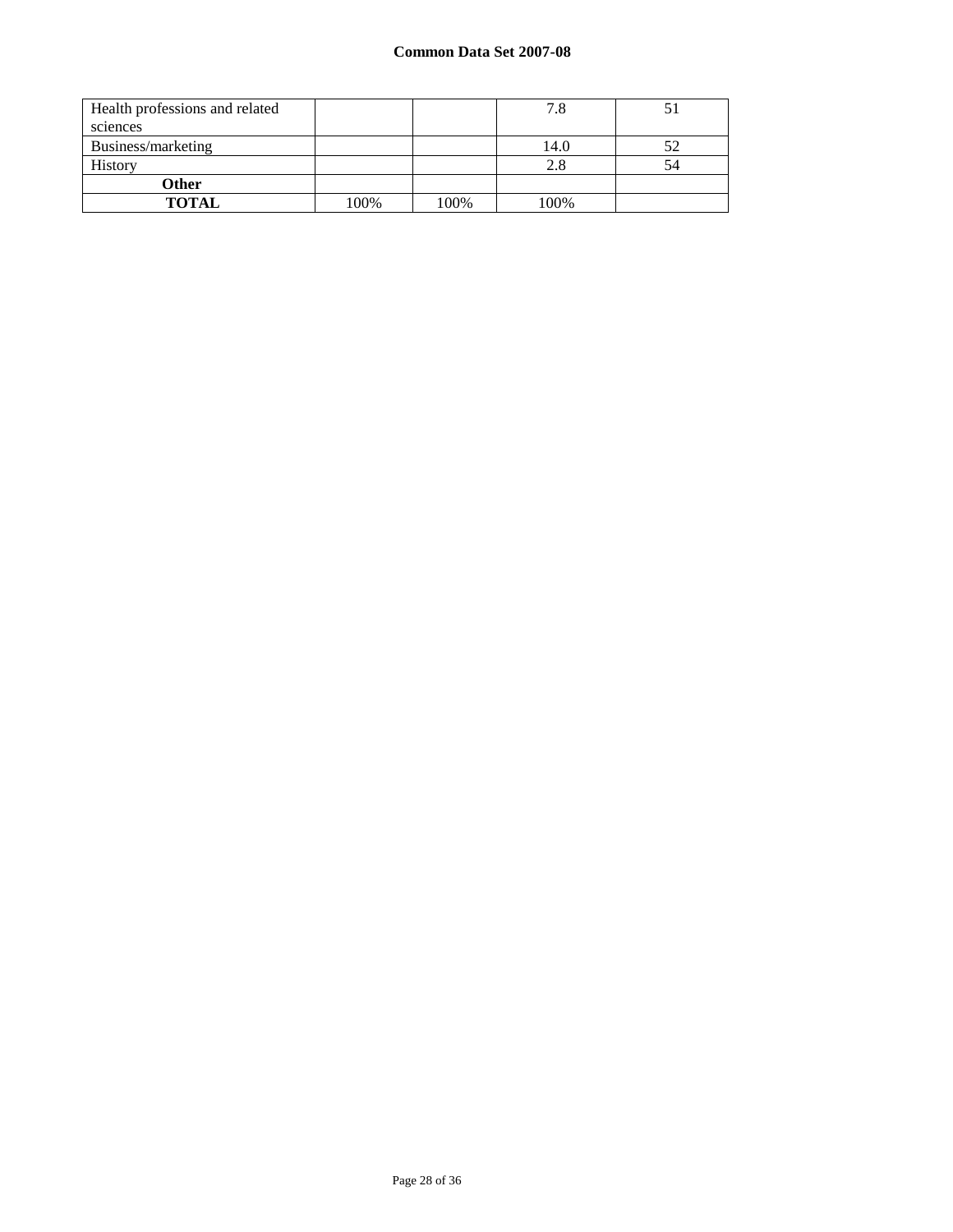# **Common Data Set Definitions**

### **All definitions related to the financial aid section appear at the end of the Definitions document.**

 $\bullet$  Items preceded by an asterisk (\*) represent definitions agreed to among publishers which do not appear on the CDS document but may be present on individual publishers' surveys.

**\*Academic advisement:** Plan under which each student is assigned to a faculty member or a trained adviser, who, through regular meetings, helps the student plan and implement immediate and long-term academic and vocational goals.

**Accelerated program:** Completion of a college program of study in fewer than the usual number of years, most often by attending summer sessions and carrying extra courses during the regular academic term**.**

**Admitted student:** Applicant who is offered admission to a degree-granting program at your institution.

**\*Adult student services:** Admission assistance, support, orientation, and other services expressly for adults who have started college for the first time, or who are re-entering after a lapse of a few years.

**American Indian or Alaska native:** A person having origins in any of the original peoples of North America and who maintains cultural identification through tribal affiliation or community recognition.

**Applicant (first-time, first year):** An individual who has fulfilled the institution's requirements to be considered for admission (including payment or waiving of the application fee, if any) and who has been notified of one of the following actions: admission, nonadmission, placement on waiting list, or application withdrawn (by applicant or institution).

**Application fee:** That amount of money that an institution charges for processing a student's application for acceptance. This amount is *not* creditable toward tuition and required fees, nor is it refundable if the student is not admitted to the institution.

**Asian or Pacific Islander:** A person having origins in any of the original peoples of the Far East, Southeast Asia, the Indian Subcontinent, or Pacific Islands. This includes people from China, Japan, Korea, the Philippine Islands, American Samoa, India, and Vietnam.

**Associate degree:** An award that normally requires at least two but less than four years of full-time equivalent college work.

**Bachelor's degree:** An award (baccalaureate or equivalent degree, as determined by the Secretary of the U.S. Department of Education) that normally requires at least four years but *not* more than five years of full-time equivalent college-level work. This includes ALL bachelor's degrees conferred in a five-year cooperative (work-study plan) program. (A cooperative plan provides for alternate class attendance and employment in business, industry, or government; thus, it allows students to combine actual work experience with their college studies.) Also, it includes bachelor's degrees in which the normal four years of work are completed in three years.

**Black, non-Hispanic:** A person having origins in any of the black racial groups of Africa (except those of Hispanic origin).

**Board (charges):** Assume average cost for 19 meals per week or the maximum meal plan.

**Books and supplies (costs):** Average cost of books and supplies. Do not include unusual costs for special groups of students (e.g., engineering or art majors), unless they constitute the majority of students at your institution.

**Calendar system:** The method by which an institution structures most of its courses for the academic year.

**Campus Ministry:** Religious student organizations (denominational or nondenominational) devoted to fostering religious life on college campuses. May also refer to Campus Crusade for Christ, an interdenominational Christian organization.

**\*Career and placement services:** A range of services, including (often) the following: coordination of visits of employers to campus; aptitude and vocational testing; interest inventories, personal counseling; help in resume writing, interviewing, launching the job search; listings for those students desiring employment and those seeking permanent positions; establishment of a permanent reference folder; career resource materials.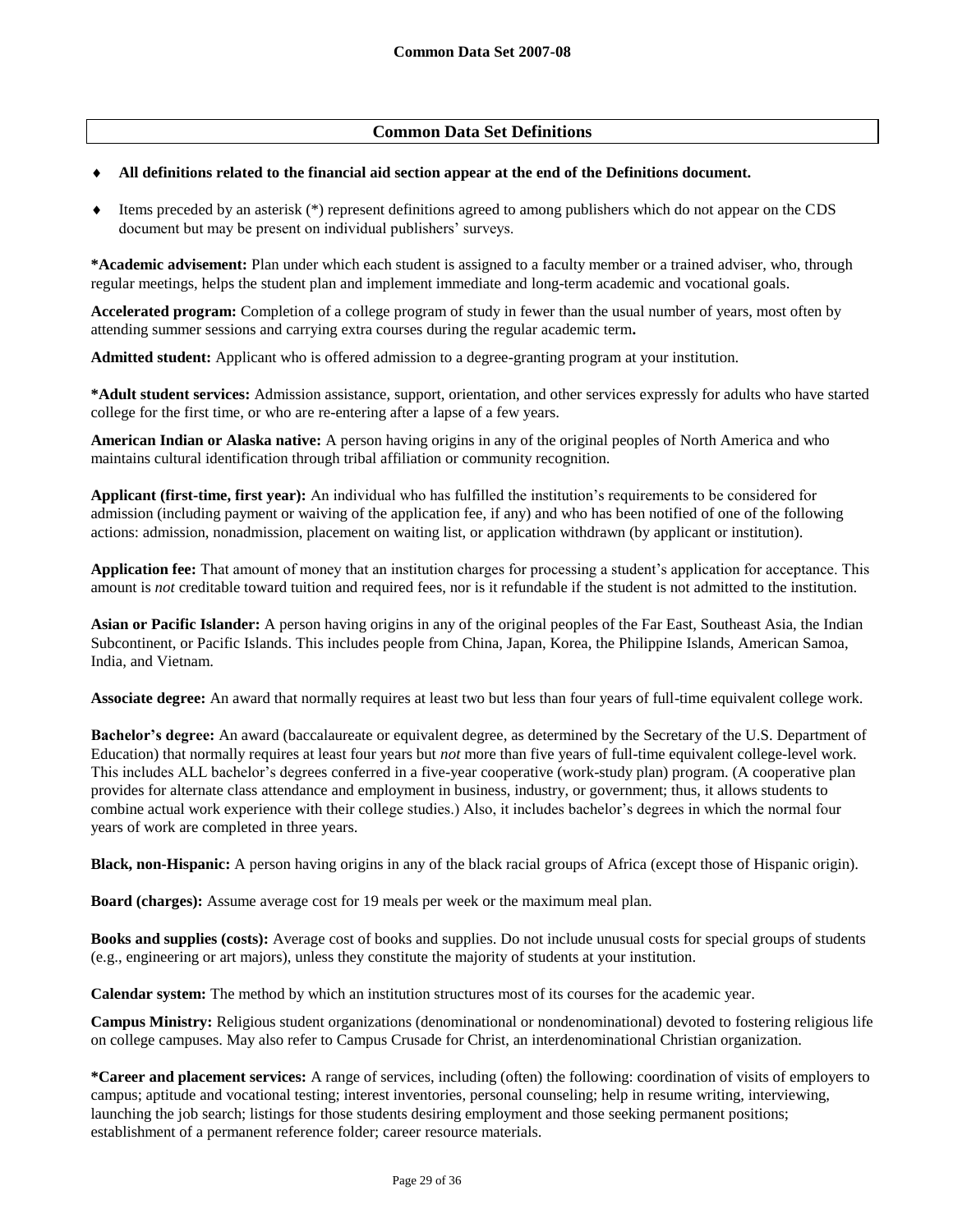**Carnegie units:** One year of study or the equivalent in a secondary school subject.

### **Certificate:** See **Postsecondary award, certificate, or diploma.**

**Class rank:** The relative numerical position of a student in his or her graduating class, calculated by the high school on the basis of grade-point average, whether weighted or unweighted.

**College-preparatory program:** Courses in academic subjects (English, history and social studies, foreign languages, mathematics, science, and the arts) that stress preparation for college or university study.

**Common Application:** The standard application form distributed by the National Association of Secondary School Principals for a large number of private colleges who are members of the Common Application Group.

**\*Community service program:** Referral center for students wishing to perform volunteer work in the community or participate in volunteer activities coordinated by academic departments.

**Commuter:** A student who lives off campus in housing that is not owned by, operated by, or affiliated with the college. This category includes students who commute from home and students who have moved to the area to attend college.

**Contact hour:** A unit of measure that represents an hour of scheduled instruction given to students. Also referred to as clock hour.

**Continuous basis (for program enrollment):** A calendar system classification that is used by institutions that enroll students at any time during the academic year. For example, a cosmetology school or a word processing school might allow students to enroll and begin studies at various times, with no requirement that classes begin on a certain date.

**Cooperative education program:** A program that provides for alternate class attendance and employment in business, industry, or government.

**Cooperative housing:** College-owned, -operated, or -affiliated housing in which students share room and board expenses and participate in household chores to reduce living expenses.

**\*Counseling service:** Activities designed to assist students in making plans and decisions related to their education, career, or personal development.

**Credit:** Recognition of attendance or performance in an instructional activity (course or program) that can be applied by a recipient toward the requirements for a degree, diploma, certificate, or other formal award.

**Credit course:** A course that, if successfully completed, can be applied toward the number of courses required for achieving a degree, diploma, certificate, or other formal award.

**Credit hour:** A unit of measure representing an hour (50 minutes) of instruction over a 15-week period in a semester or trimester system or a 10-week period in a quarter system. It is applied toward the total number of hours needed for completing the requirements of a degree, diploma, certificate, or other formal award.

**Cross-registration:** A system whereby students enrolled at one institution may take courses at another institution without having to apply to the second institution.

**Deferred admission:** The practice of permitting admitted students to postpone enrollment, usually for a period of one academic term or one year.

**Degree:** An award conferred by a college, university, or other postsecondary education institution as official recognition for the successful completion of a program of studies.

**Degree-seeking students:** Students enrolled in courses for credit who are recognized by the institution as seeking a degree or formal award. At the undergraduate level, this is intended to include students enrolled in vocational or occupational programs.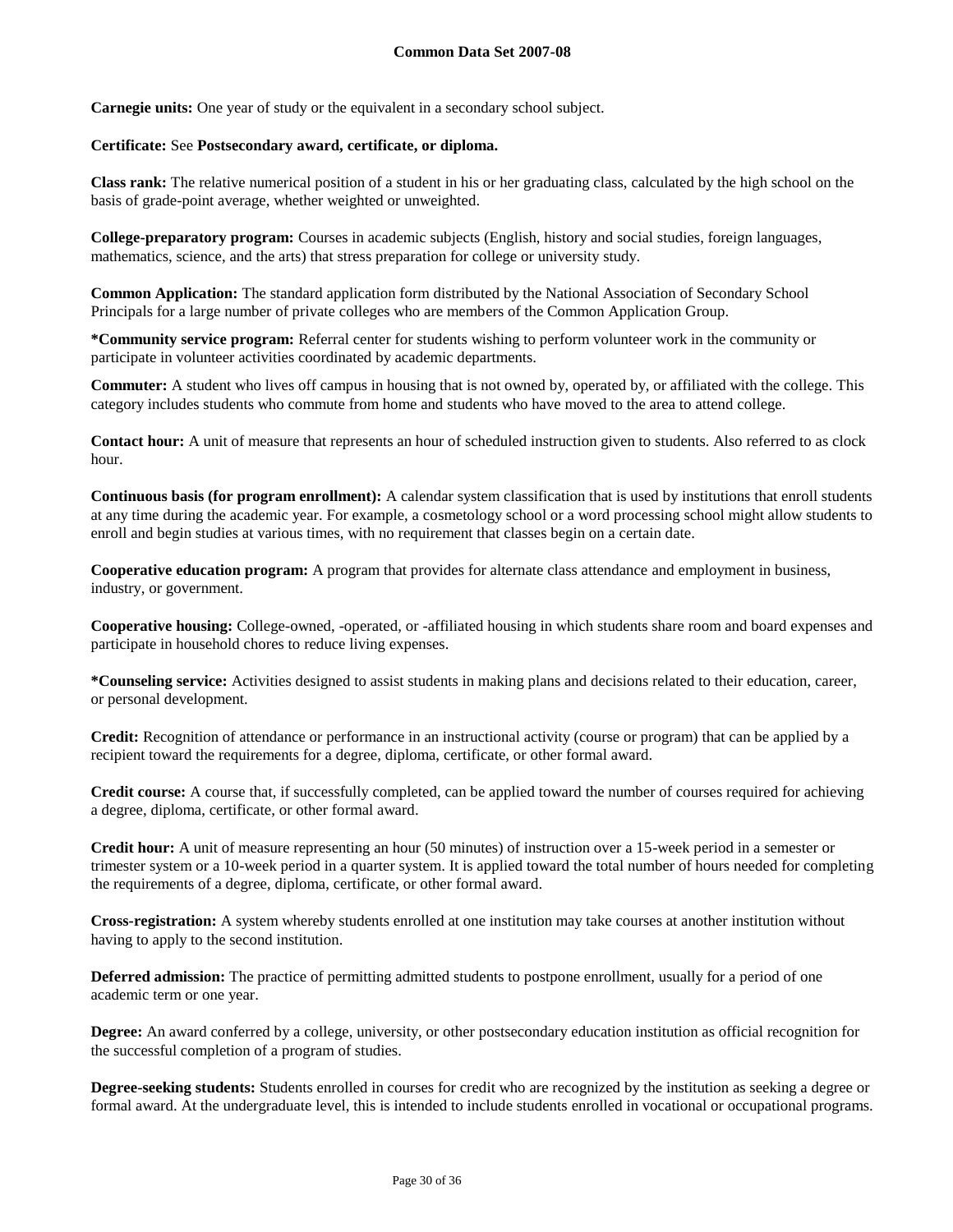**Differs by program (calendar system):** A calendar system classification that is used by institutions that have occupational/vocational programs of varying length. These schools may enroll students at specific times depending on the program desired. For example, a school might offer a two-month program in January, March, May, September, and November; and a three-month program in January, April, and October.

### **Diploma:** See **Postsecondary award, certificate, or diploma.**

**Distance learning:** An option for earning course credit at off-campus locations via cable television, internet, satellite classes, videotapes, correspondence courses, or other means.

**Doctoral degree:** The highest award a student can earn for graduate study. The doctoral degree classification includes such degrees as Doctor of Education, Doctor of Juridical Science, Doctor of Public Health, and the Doctor of Philosophy degree in any field such as agronomy, food technology, education, engineering, public administration, ophthalmology, or radiology. For the Doctor of Public Health degree, the prior degree is generally earned in the closely related field of medicine or in sanitary engineering.

**Double major:** Program in which students may complete two undergraduate programs of study simultaneously.

**Dual enrollment:** A program through which high school students may enroll in college courses while still enrolled in high school. Students are not required to apply for admission to the college in order to participate.

**Early action plan:** An admission plan that allows students to apply and be notified of an admission decision well in advance of the regular notification dates. If admitted, the candidate is not committed to enroll; the student may reply to the offer under the college's regular reply policy.

**Early admission:** A policy under which students who have not completed high school are admitted and enroll full time in college, usually after completion of their junior year.

**Early decision plan:** A plan that permits students to apply and be notified of an admission decision (and financial aid offer if applicable) well in advance of the regular notification date. Applicants agree to accept an offer of admission and, if admitted, to withdraw their applications from other colleges. There are three possible decisions for early decision applicants: admitted, denied, or not admitted but forwarded for consideration with the regular applicant pool, without prejudice.

**English as a Second Language (ESL):** A course of study designed specifically for students whose native language is not English.

**Exchange student program-domestic:** Any arrangement between a student and a college that permits study for a semester or more at another college **in the United States** without extending the amount of time required for a degree. **See also Study abroad**.

**External degree program:** A program of study in which students earn credits toward a degree through independent study, college courses, proficiency examinations, and personal experience. External degree programs require minimal or no classroom attendance.

**Extracurricular activities (as admission factor):** Special consideration in the admissions process given for participation in both school and nonschool-related activities of interest to the college, such as clubs, hobbies, student government, athletics, performing arts, etc.

**First professional certificate (postdegree):** An award that requires completion of an organized program of study designed for persons who have completed the first professional degree. Examples could be refresher courses or additional units of study in a specialty or subspecialty.

**First professional degree:** An award in one of the following fields: Chiropractic (DC, DCM), dentistry (DDS, DMD), medicine (MD), optometry (OD), osteopathic medicine (DO), rabbinical and Talmudic studies (MHL, Rav), Pharmacy (BPharm, PharmD), podiatry (PodD, DP, DPM), veterinary medicine (DVM), law (LLB, JD), divinity/ministry (BD, MDiv).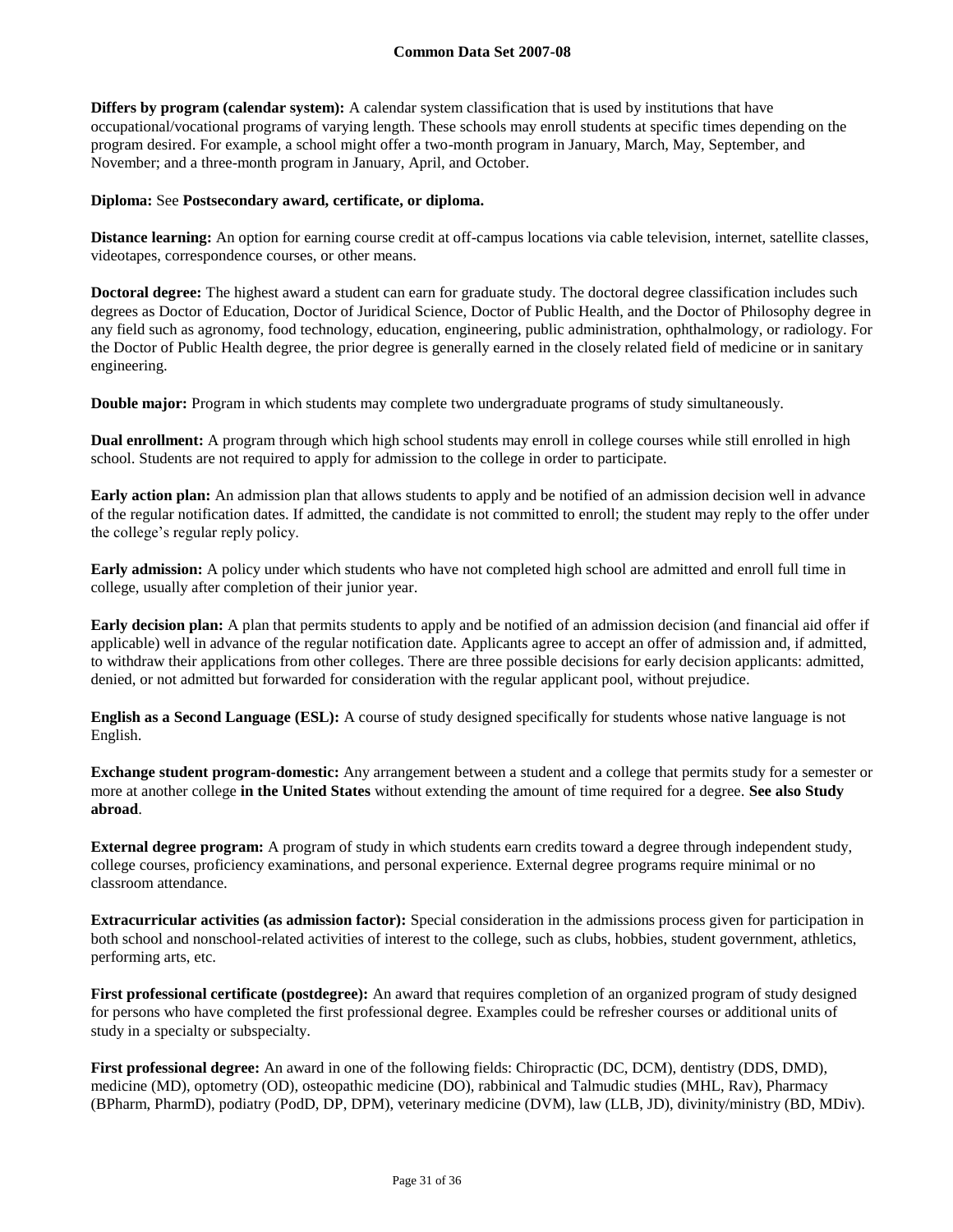First-time student: A student attending any institution for the first time at the level enrolled. Includes students enrolled in the fall term who attended a postsecondary institution for the first time at the same level in the prior summer term. Also includes students who entered with advanced standing (college credit earned before graduation from high school).

**First-time, first-year (freshman) student:** A student attending any institution for the first time at the undergraduate level. Includes students enrolled in the fall term who attended college for the first time in the prior summer term. Also includes students who entered with advanced standing (college credits earned before graduation from high school).

First-year student: A student who has completed less than the equivalent of 1 full year of undergraduate work; that is, less than 30 semester hours (in a 120-hour degree program) or less than 900 contact hours.

**Freshman:** A first-year undergraduate student.

**\*Freshman/new student orientation:** Orientation addressing the academic, social, emotional, and intellectual issues involved in beginning college. May be a few hours or a few days in length; at some colleges, there is a fee.

**Full-time student (undergraduate):** A student enrolled for 12 or more semester credits, 12 or more quarter credits, or 24 or more contact hours a week each term.

**Geographical residence (as admission factor):** Special consideration in the admission process given to students from a particular region, state, or country of residence.

**Grade-point average (academic high school GPA):** The sum of grade points a student has earned in secondary school divided by the number of courses taken. The most common system of assigning numbers to grades counts four points for an A, three points for a B, two points for a C, one point for a D, and no points for an E or F. Unweighted GPA's assign the same weight to each course. Weighting gives students additional points for their grades in advanced or honors courses.

**Graduate student:** A student who holds a bachelor's or first professional degree, or equivalent, and is taking courses at the post-baccalaureate level.

**\*Health services:** Free or low cost on-campus primary and preventive health care available to students.

**High school diploma or recognized equivalent:** A document certifying the successful completion of a prescribed secondary school program of studies, or the attainment of satisfactory scores on the Tests of General Educational Development (GED), or another state-specified examination.

**Hispanic:** A person of Mexican, Puerto Rican, Cuban, Central or South American, or other Spanish culture or origin, regardless of race.

**Honors program:** Any special program for very able students offering the opportunity for educational enrichment, independent study, acceleration, or some combination of these.

**Independent study:** Academic work chosen or designed by the student with the approval of the department concerned, under an instructor's supervision, and usually undertaken outside of the regular classroom structure.

**In-state tuition:** The tuition charged by institutions to those students who meet the state's or institution's residency requirements.

# **International student:** See **Nonresident alien.**

**International student group:** Student groups that facilitate cultural dialogue, support a diverse campus, assist international students in acclimation and creating a social network.

**Internship:** Any short-term, supervised work experience usually related to a student's major field, for which the student earns academic credit. The work can be full- or part-time, on- or off-campus, paid or unpaid.

**\*Learning center:** Center offering assistance through tutors, workshops, computer programs, or audiovisual equipment in reading, writing, math, and skills such as taking notes, managing time, taking tests.

**\*Legal services:** Free or low cost legal advice for a range of issues (personal and other).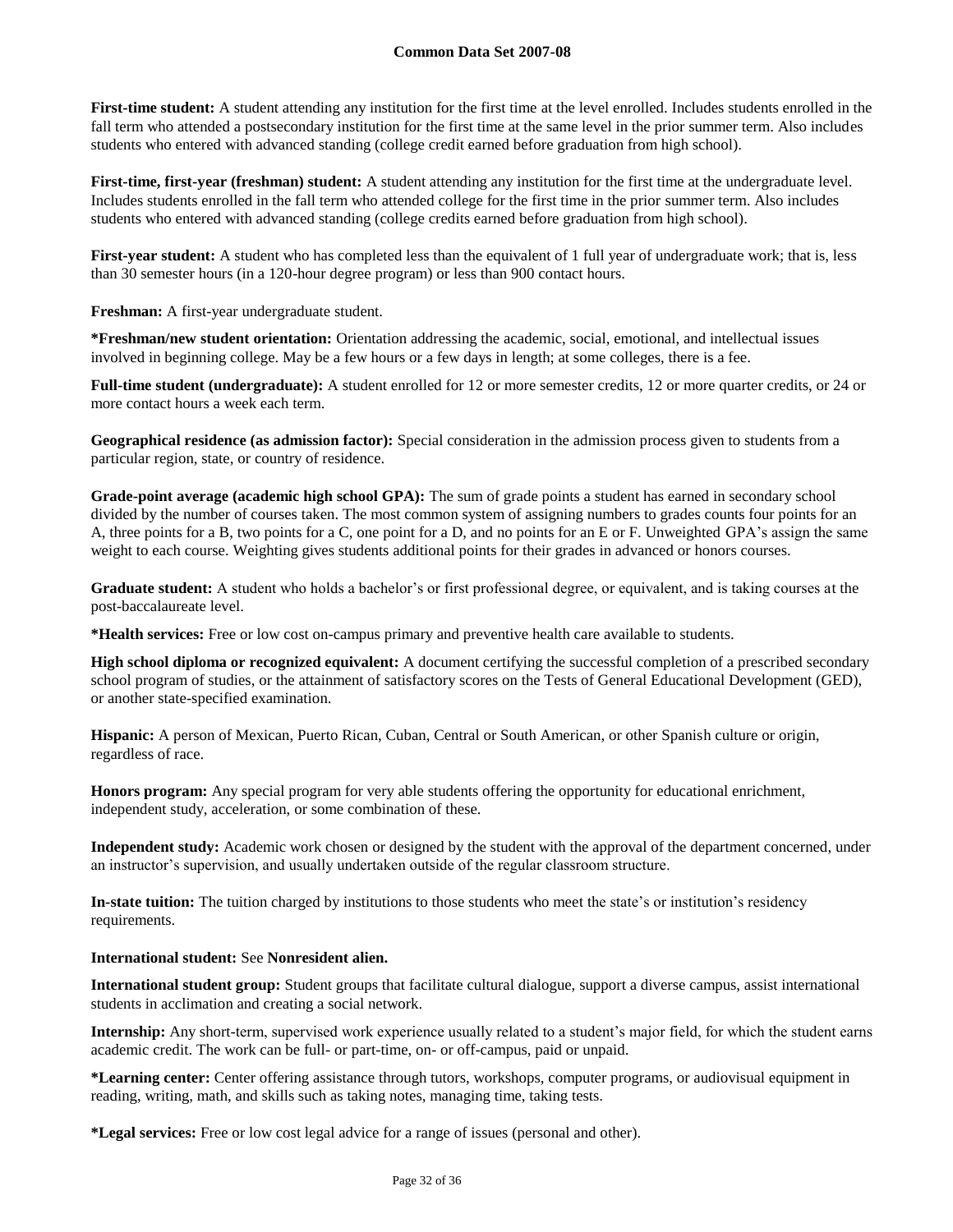**Liberal arts/career combination:** Program in which a student earns undergraduate degrees in two separate fields, one in a liberal arts major and the other in a professional or specialized major, whether on campus or through cross-registration.

**Master's degree:** An award that requires the successful completion of a program of study of at least the full-time equivalent of one but not more than two academic years of work beyond the bachelor's degree.

**Minority affiliation (as admission factor):** Special consideration in the admission process for members of designated racial/ethnic minority groups.

**\*Minority student center:** Center with programs, activities, and/or services intended to enhance the college experience of students of color.

**Model United Nations:** A simulation activity focusing on conflict resolution, globalization, and diplomacy. Assuming roles as foreign ambassadors and "delegates," students conduct research, engage in debate, draft resolutions, and may participate in a national Model UN conference.

**Nonresident alien:** A person who is not a citizen or national of the United States and who is in this country on a visa or temporary basis and does not have the right to remain indefinitely.

**\*On-campus day care:** Licensed day care for students' children (usually age 3 and up); usually for a fee.

**Open admission:** Admission policy under which virtually all secondary school graduates or students with GED equivalency diplomas are admitted without regard to academic record, test scores, or other qualifications.

**Other expenses (costs):** Include average costs for clothing, laundry, entertainment, medical (if not a required fee), and furnishings.

**Out-of-state tuition:** The tuition charged by institutions to those students who do not meet the institution's or state's residency requirements.

**Part-time student (undergraduate):** A student enrolled for fewer than 12 credits per semester or quarter, or fewer than 24 contact hours a week each term.

**\*Personal counseling**: One-on-one or group counseling with trained professionals for students who want to explore personal, educational, or vocational issues.

**Post-baccalaureate certificate:** An award that requires completion of an organized program of study requiring 18 credit hours beyond the bachelor's; designed for persons who have completed a baccalaureate degree but do not meet the requirements of academic degrees carrying the title of master.

**Post-master's certificate:** An award that requires completion of an organized program of study of 24 credit hours beyond the master's degree but does not meet the requirements of academic degrees at the doctoral level.

**Postsecondary award, certificate, or diploma:** Includes the following three IPEDS definitions for postsecondary awards, certificates, and diplomas of varying durations and credit/contact hour requirements—

*Less Than 1 Academic Year:* Requires completion of an organized program of study at the postsecondary level (below the baccalaureate degree) in less than 1 academic year (2 semesters or 3 quarters) or in less than 900 contact hours by a student enrolled full-time.

*At Least 1 But Less Than 2 Academic Years:* Requires completion of an organized program of study at the postsecondary level (below the baccalaureate degree) in at least 1 but less than 2 full-time equivalent academic years, or designed for completion in at least 30 but less than 60 credit hours, or in at least 900 but less than 1,800 contact hours.

*At Least 2 But Less Than 4 Academic Years:* Requires completion of an organized program of study at the postsecondary level (below the baccalaureate degree) in at least 2 but less than 4 full-time equivalent academic years, or designed for completion in at least 60 but less than 120 credit hours, or in at least 1,800 but less than 3,600 contact hours.

**Private institution:** An educational institution controlled by a private individual(s) or by a nongovernmental agency, usually supported primarily by other than public funds, and operated by other than publicly elected or appointed officials.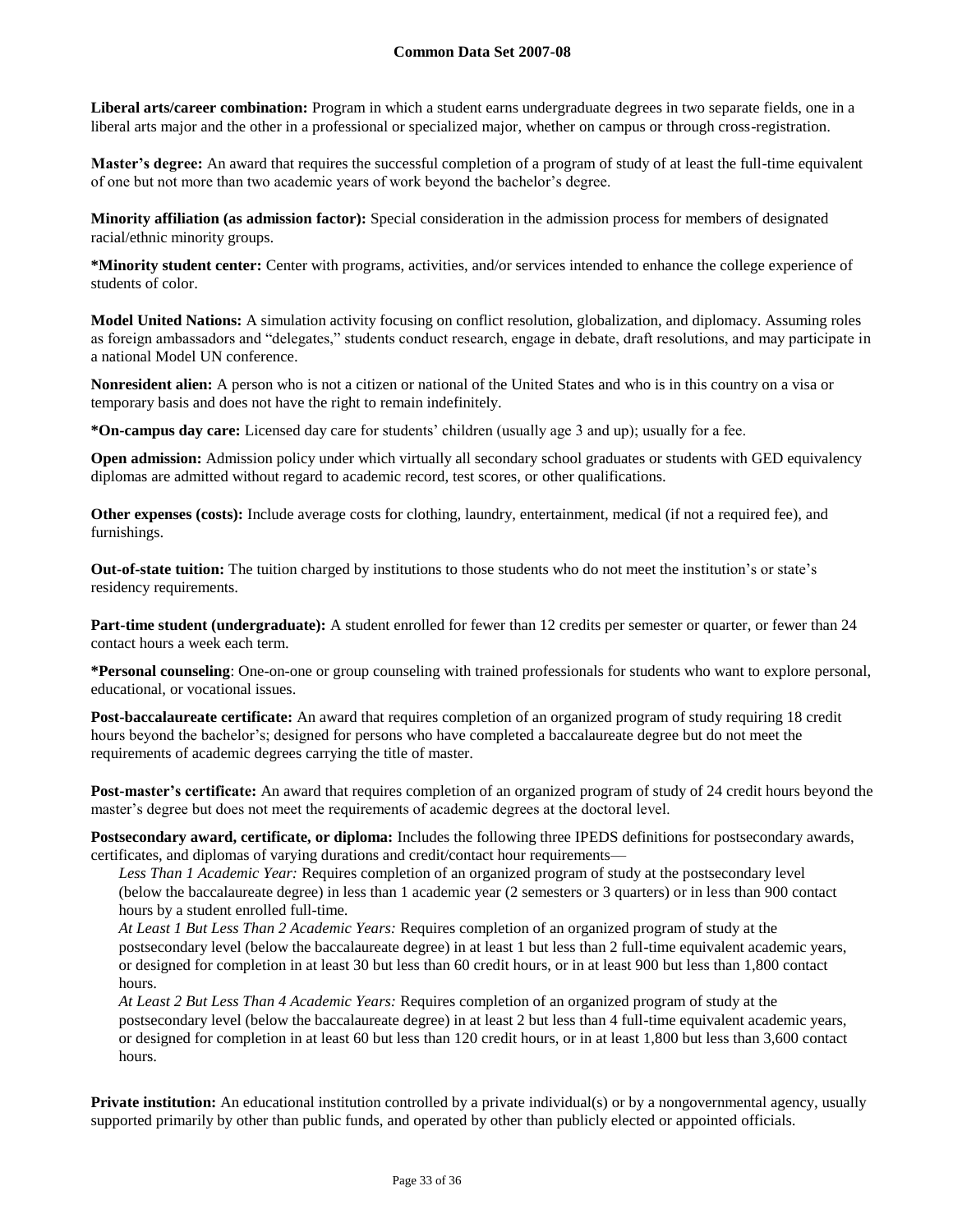**Private for-profit institution:** A private institution in which the individual(s) or agency in control receives compensation, other than wages, rent, or other expenses for the assumption of risk.

**Private nonprofit institution:** A private institution in which the individual(s) or agency in control receives no compensation, other than wages, rent, or other expenses for the assumption of risk. These include both independent nonprofit schools and those affiliated with a religious organization.

### **Proprietary institution:** See **Private for-profit institution.**

**Public institution:** An educational institution whose programs and activities are operated by publicly elected or appointed school officials, and which is supported primarily by public funds.

**Quarter calendar system:** A calendar system in which the academic year consists of three sessions called quarters of about 12 weeks each. The range may be from 10 to 15 weeks. There may be an additional quarter in the summer.

**Race/ethnicity:** Category used to describe groups to which individuals belong, identify with, or belong in the eyes of the community. The categories do not denote scientific definitions of anthropological origins. A person may be counted in only one group.

**Race/ethnicity unknown:** Category used to classify students or employees whose race/ethnicity is not known and whom institutions are unable to place in one of the specified racial/ethnic categories.

**Religious affiliation/commitment (as admission factor):** Special consideration given in the admission process for affiliation with a certain church or faith/religion, commitment to a religious vocation, or observance of certain religious tenets/lifestyle.

**\*Religious counseling:** One-on-one or group counseling with trained professionals for students who want to explore religious problems or issues.

**\*Remedial services:** Instructional courses designed for students deficient in the general competencies necessary for a regular postsecondary curriculum and educational setting.

**Required fees:** Fixed sum charged to students for items not covered by tuition and required of such a large proportion of all students that the student who does NOT pay is the exception. Do not include application fees or optional fees such as lab fees or parking fees.

**Resident alien or other eligible non-citizen:** A person who is not a citizen or national of the United States and who has been admitted as a legal immigrant for the purpose of obtaining permanent resident alien status (and who holds either an alien registration card [Form I-551 or I-151], a Temporary Resident Card [Form I-688], or an Arrival-Departure Record [Form I-94] with a notation that conveys legal immigrant status, such as Section 207 Refugee, Section 208 Asylee, Conditional Entrant Parolee or Cuban-Haitian).

**Room and board (charges)—on campus:** Assume double occupancy in institutional housing and 19 meals per week (or maximum meal plan).

**Secondary school record (as admission factor):** Information maintained by the secondary school that may include such things as the student's high school transcript, class rank, GPA, and teacher and counselor recommendations.

**Semester calendar system:** A calendar system that consists of two semesters during the academic year with about 16 weeks for each semester of instruction. There may be an additional summer session.

**Student-designed major:** A program of study based on individual interests, designed with the assistance of an adviser.

**Study abroad:** Any arrangement by which a student completes part of the college program studying in another country. Can be at a campus abroad or through a cooperative agreement with some other U.S. college or an institution of another country.

**\*Summer session:** A summer session is shorter than a regular semester and not considered part of the academic year. It is not the third term of an institution operating on a trimester system or the fourth term of an institution operating on a quarter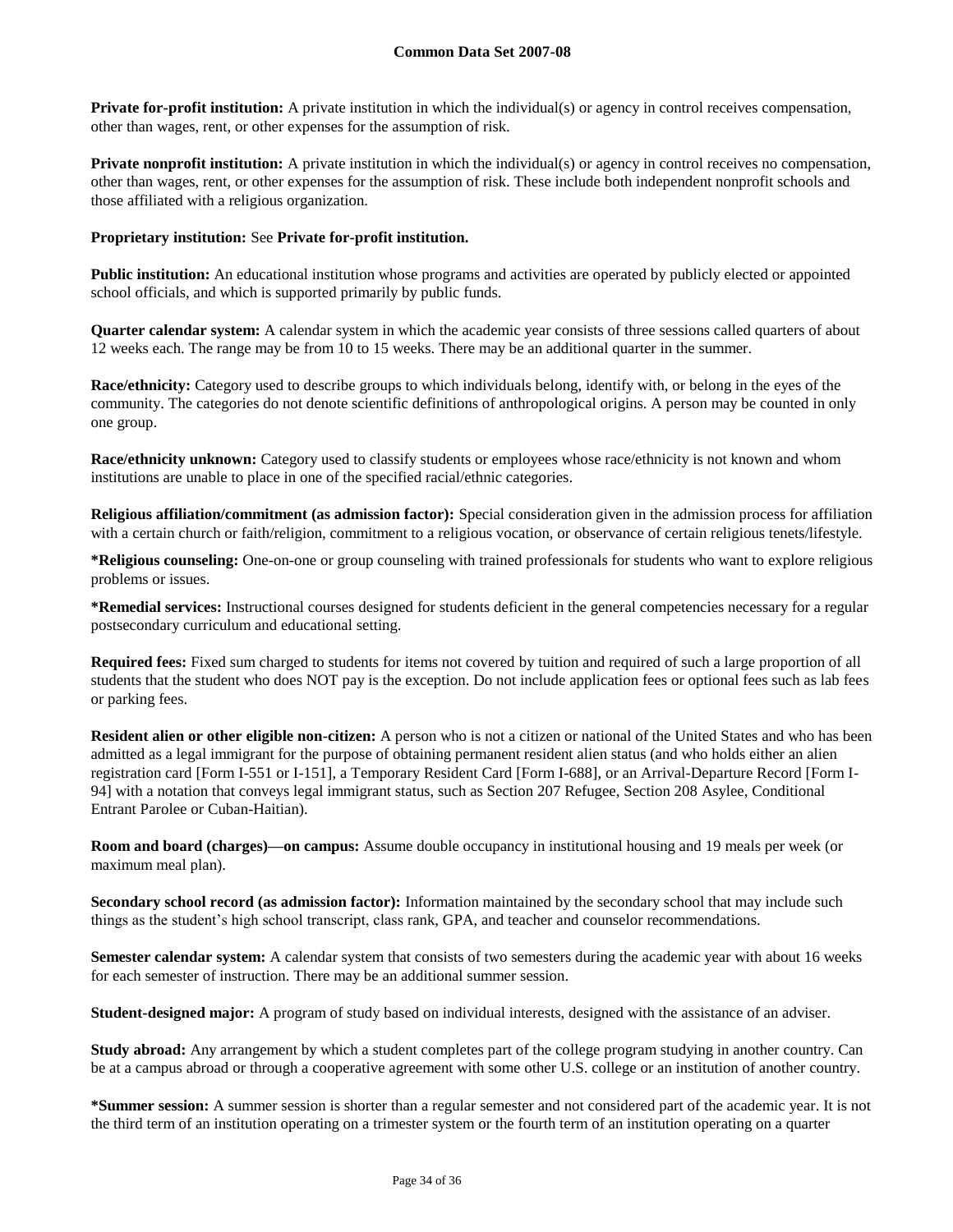calendar system. The institution may have 2 or more sessions occurring in the summer months. Some schools, such as vocational and beauty schools, have year-round classes with no separate summer session.

**Talent/ability (as admission factor):** Special consideration given to students with demonstrated talent/abilities in areas of interest to the institution (e.g., sports, the arts, languages, etc.).

**Teacher certification program:** Program designed to prepare students to meet the requirements for certification as teachers in elementary, middle/junior high, and secondary schools.

**Transfer applicant:** An individual who has fulfilled the institution's requirements to be considered for admission (including payment or waiving of the application fee, if any) and who has previously attended another college or university and earned college-level credit.

**Transfer student:** A student entering the institution for the first time but known to have previously attended a postsecondary institution at the same level (e.g., undergraduate). The student may transfer with or without credit.

**Transportation (costs):** Assume two round trips to student's hometown per year for students in institutional housing or daily travel to and from your institution for commuter students.

**Trimester calendar system:** An academic year consisting of 3 terms of about 15 weeks each.

**Tuition:** Amount of money charged to students for instructional services. Tuition may be charged per term, per course, or per credit.

**\*Tutoring:** May range from one-on-one tutoring in specific subjects to tutoring in an area such as math, reading, or writing. Most tutors are college students; at some colleges, they are specially trained and certified.

Unit: a standard of measurement representing hours of academic instruction (e.g., semester credit, quarter credit, contact hour).

**Undergraduate:** A student enrolled in a four- or five-year bachelor's degree program, an associate degree program, or a vocational or technical program below the baccalaureate.

**\*Veteran's counseling:** Helps veterans and their dependents obtain benefits for their selected program and provides certifications to the Veteran's Administration. May also provide personal counseling on the transition from the military to a civilian life.

**\*Visually impaired:** Any person whose sight loss is not correctable and is sufficiently severe as to adversely affect educational performance.

**Volunteer work (as admission factor):** Special consideration given to students for activity done on a volunteer basis (e.g., tutoring, hospital care, working with the elderly or disabled) as a service to the community or the public in general.

Wait list: List of students who meet the admission requirements but will only be offered a place in the class if space becomes available.

**Weekend college:** A program that allows students to take a complete course of study and attend classes only on weekends.

**White, non-Hispanic:** A person having origins in any of the original peoples of Europe, North Africa, or the Middle East (except those of Hispanic origin).

**\*Women's center:** Center with programs, academic activities, and/or services intended to promote an understanding of the evolving roles of women.

**Work experience (as admission factor):** Special consideration given to students who have been employed prior to application, whether for relevance to major, demonstration of employment-related skills, or as explanation of student's academic and extracurricular record.